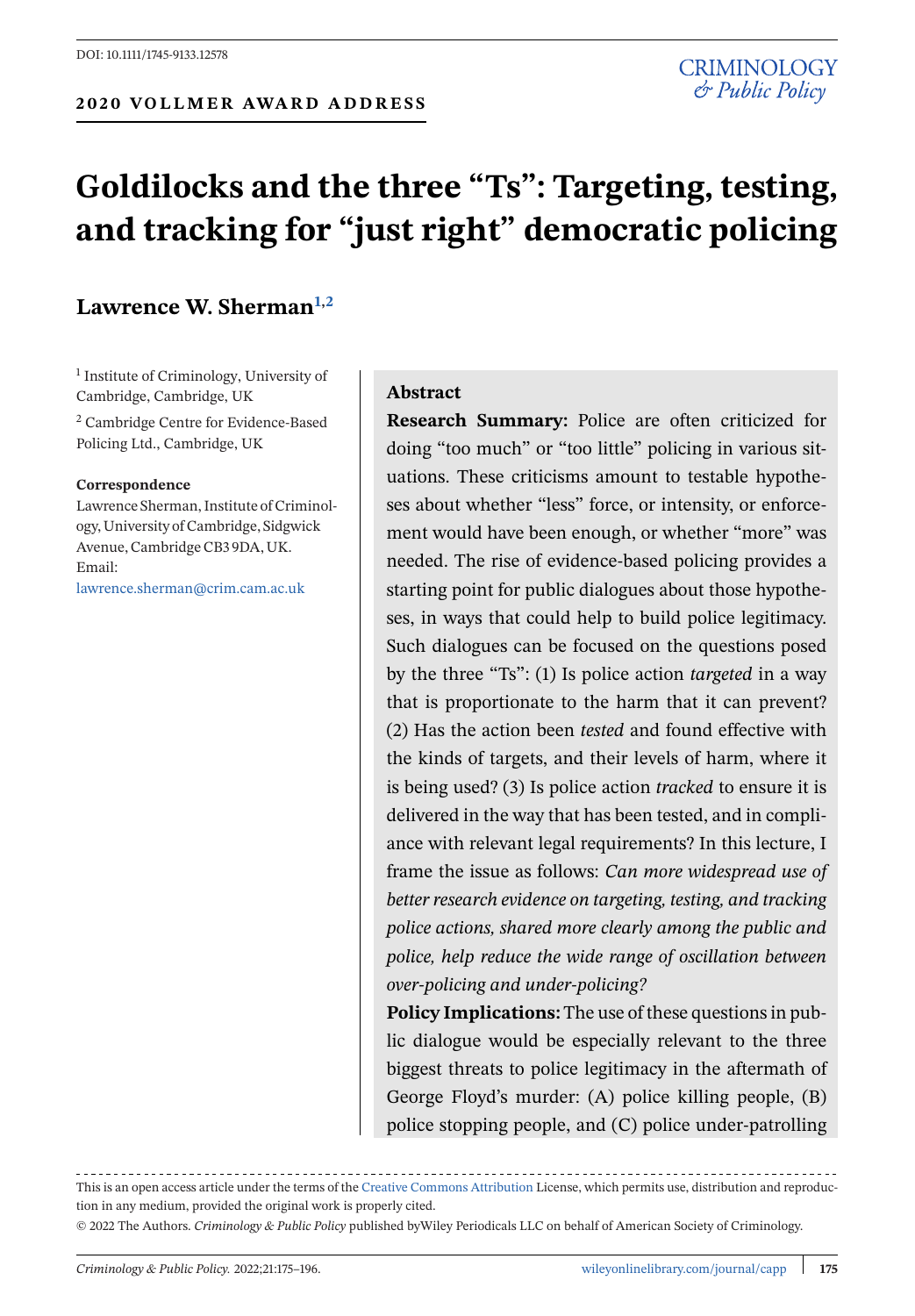high-crime hot spots (while over-patrolling low-crime areas). One result of applying the three-Ts questions to these threats, for example, could be the end of the vast overuse of stop and search in low-violence areas. At the same time, this approach could also lead to reductions in homicide by increasing stops in highest violence hot spots. Such changes could demonstrate how the "Goldilocks principle" for the three Ts could get policing closer to "just right" for each place and person being policed.

#### **KEYWORDS**

evidence-based policing, over-policing, police legitimacy, underpolicing

#### **1 THE GOLDILOCKS PRINCIPLE IN SCIENCE AND POLICING**

"There is far too little research evidence cited by police leaders in public communications about controversial issues, compared to other areas of government."

Commander Alex Murray, Metropolitan Police Service, UK, January 12, 2022

How much policing is too much, too little, or "just right" in a liberal democracy? How can we tell? How can we design early warning systems for changes in the answers to these questions not just for entire nations or cities, but for neighborhoods and communities? How can we even define "policing" in terms of "more" or "less," when it has so many dimensions?

Answering these questions may be aided by retelling a children's story, one that Gladwell [\(2000\)](#page-19-0) would describe as "sticky" (easily remembered as an aide to learning). The children's story does not answer the policing question as much as it helps formulate it. That simple formulation could help many people understand the potential role of better use of a framework for statistical evidence—the "Triple-T" (Sherman, [2013\)](#page-20-0)—in the governance of democratic policing. It is for that reason that the story is already widely applied across a range of sciences, in which it is known as the "Goldilocks principle." The use of this English story (Pyle, [1918\)](#page-19-0) as a mnemonic is long overdue in criminology, even though the substantive principle is as old as criminology itself (Beccaria, [1764\)](#page-18-0). Here is a summary of the story:

Once upon a time, a juvenile female burglar named Goldilocks illegally entered the residence of a family of three bears. The family was not home at the time of the crime, since they had just prepared a meal that was too hot to eat. The three bears left their home for a short walk to allow the meal to cool off, with three bowls left out on the kitchen table: one for Father bear, one for Mother bear, and one for the child bear. Goldilocks went first to the Father bear's bowl, which was still steaming. She picked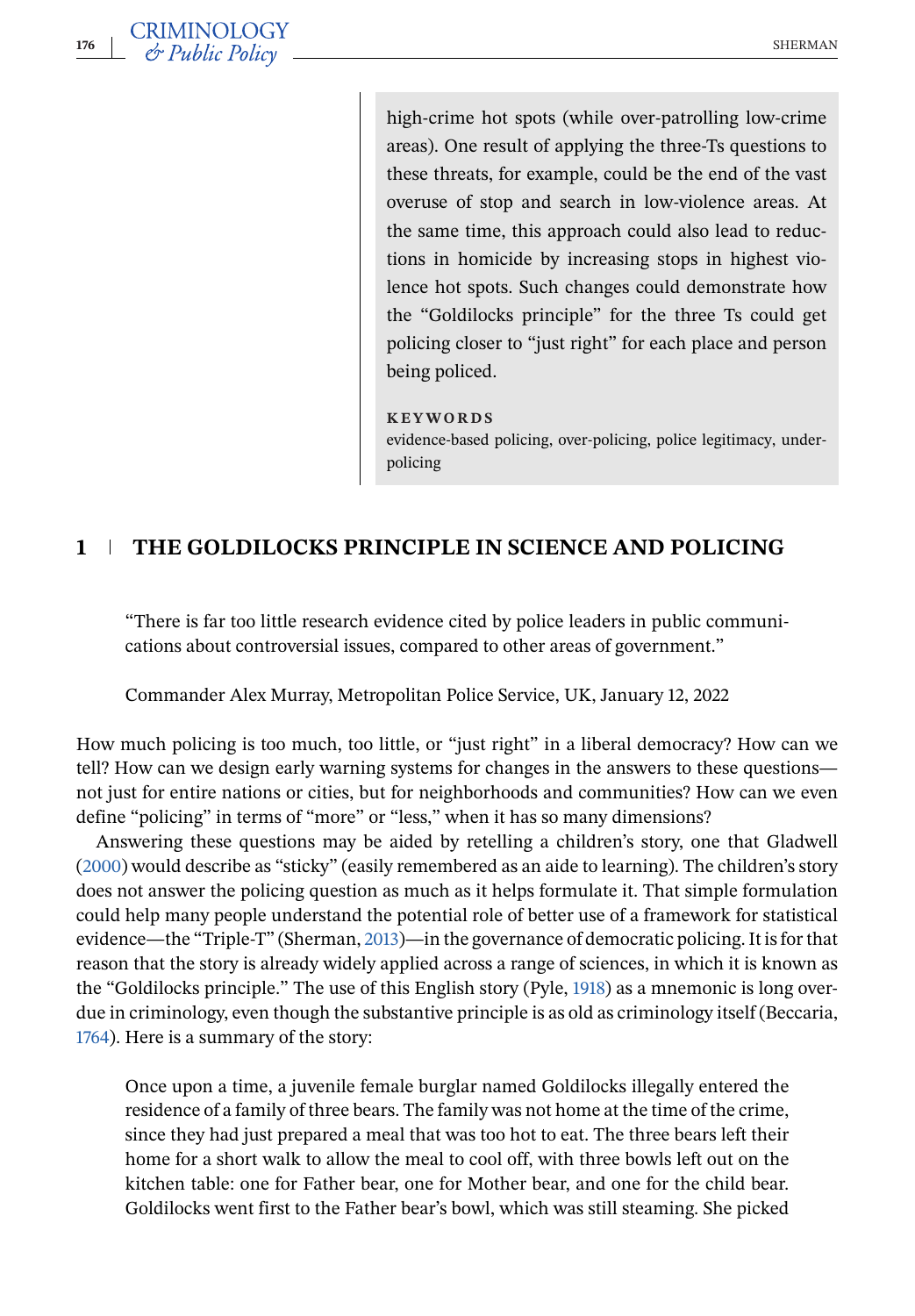up the spoon next to the bowl to gather evidence on the temperature of the food. "Ow! Too hot!" she cried. Then she gathered evidence on the Mother bear's bowl, which had no steam over it. "Ugh! Too cold," she said. Then she drew evidence from the child bear's bowl, and said "Yum! Just right!" And then she ate up all the evidence in that bowl.

In the Triple-T framework of evidence-based policing (Sherman, [2013\)](#page-20-0), the story of Goldilocks might be described as an exercise in *targeting* resource investment for optimal success. The idea of optimal targeting is widely used across a range of sciences. As Hawking and Mlodinow [\(2010,](#page-19-0) p. 153) said about the origins of life on earth, the Goldilocks principle is fundamental: "like Goldilocks, the development of intelligent life requires that planetary temperatures be 'just right'." Astrobiologist Paul Davies [\(2008\)](#page-18-0) explores this idea empirically across planetary systems to conclude that our planet is an "enigma," a mystery that lies at the heart of climate change and sustaining the temperature range we require to exist. In economics, a "Goldilocks economy" sustains moderate economic growth and low inflation, with neither too much growth (with too much inflation) or too little. In sports medicine, there is growing evidence of the risk of both too *little* exercise and too *much* for maximizing lifelong health (Aschwanden, [2022;](#page-18-0) Schnohr et al., [2021\)](#page-20-0).

In evidence-based policing, the "Koper Curve" (Koper, [1995\)](#page-19-0) is widely known as the optimal dose–response balance for the length of police patrols in a crime hot spot: police staying less than 10 min produces little lasting deterrence after they leave the location, but staying more than 15 min reduces residual deterrence. The Goldilocks "sweet spot" for hot spot patrols, as Koper found by analyzing 24,813 instances of police arrivals and departures (including drive-throughs), was between 10 and 15 min.

Similarly, in a recent Australian experiment, Barnes et al. [\(2020\)](#page-18-0) found that one police patrol under 15 min can prevent crime in hot spots for up to 4 days before crime and harm start to rise sharply. For that location, "just right' policing was at least once every 4 days. Replications of that experiment in the United Kingdom, in contrast, found somewhat more frequent (daily) patrols of 15 min were needed to achieve substantial reductions in crime harm (Basford et al., [2021;](#page-18-0) Bland et al., [2021\)](#page-18-0).

Mere patrol presence, however, may be among the most benign ways in which police can intrude on citizen lives in public places; its absence can be less benign, as in uncontrolled outbreaks of violence where patrols are insufficient.

Other activities, such as stop and search, produce far more anger and controversy, dating back to the first years of the Metropolitan Police in London (Moore, [2021\)](#page-19-0). This issue develops in thousands of nonviolent events, each of which may chip away at public support for the police institution. They also inflict direct harm on the subjects of the stops, which can only be justified by evidence that the harm such stops prevent is even greater, at a point of "optimal policing" (Manski & Nagin, [2017\)](#page-19-0).

Yet the greatest damage to public perception of policing being "just right" can derive from a single, extreme case of police harming people, such as the murders of George Floyd in the United States and Sarah Everard in the United Kingdom. No matter how rare (Taleb, [2007\)](#page-20-0), such extreme events may be taken as evidence that the entire police institution is morally bankrupt and unsustainable, even across democratic nations. The 2014 death of Eric Garner at the hands of the New York City Police Department (NYPD), for example, apparently reduced confidence among Afro-Caribbean residents of London in the London police (Laniyonu, [2021\)](#page-19-0). These events force police in each locale to talk about what police are doing "here" to prevent such extreme events, and the evidence to show whether they are getting police effectiveness "just right."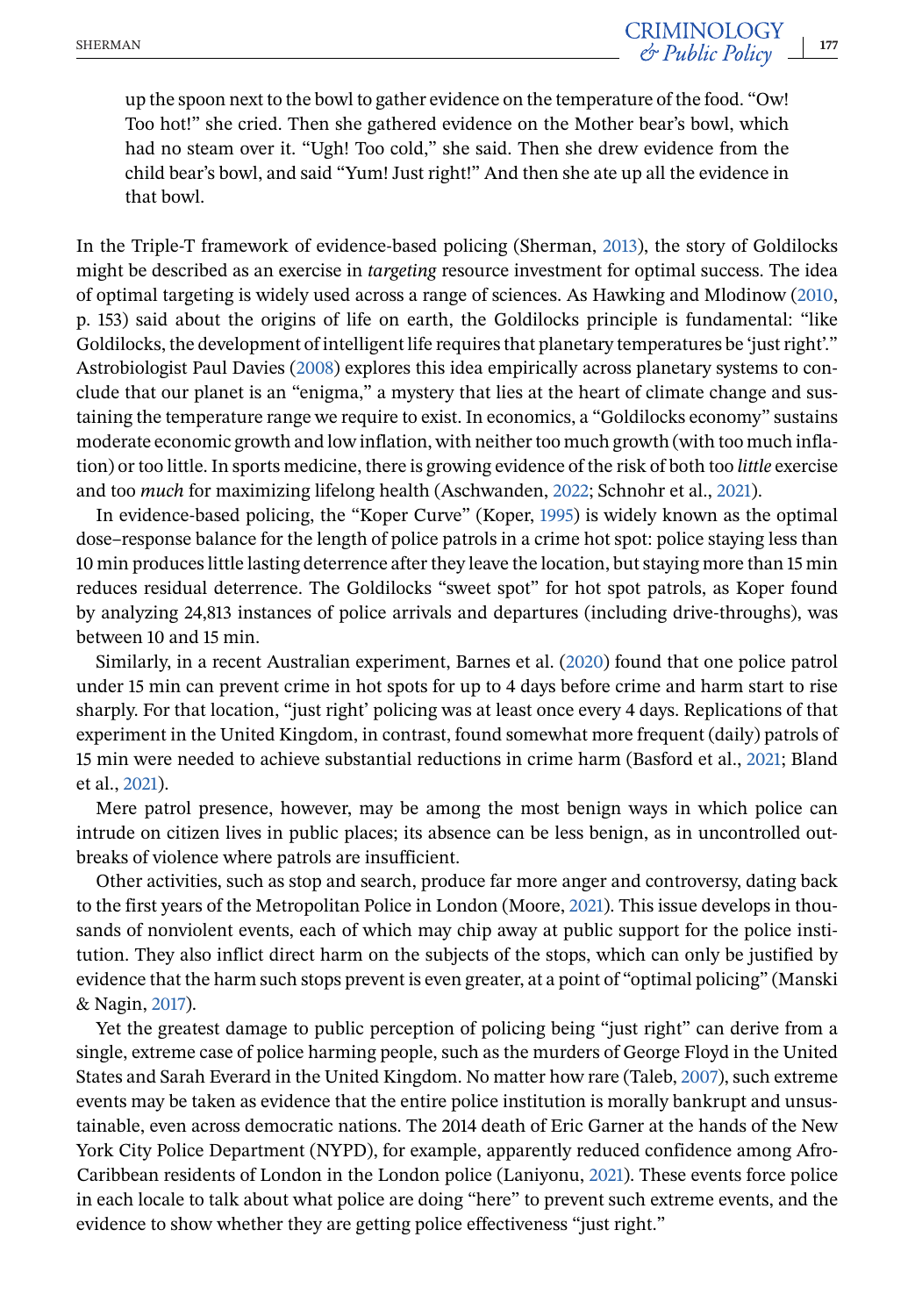Tankebe [\(2013\)](#page-20-0) offers an evidence-based theory for the claim that policing must be both effective and fair to earn its monopoly. Police legitimacy in the eyes of the populace, his research suggests, requires that they must be able to protect the public from violent injury by both other citizens and the police themselves. Crucially, the use of force by the police must be seen to be not only "effective," but also not "excessive." Police usage of their many powers must be "not too little and not too much." It must be, as Goldilocks put it, "just right."

That is not to suggest that police are the only, or even primary, cause of public safety, nor that crime rates depend solely on the actions or inaction of policing. The importance of the Goldilocks principle, like the Hippocratic oath, is that police can not only "help," at least to some degree, but they can also "hurt," causing more harm than good. In policing, as in medicine, tracking the "just right" pathway is hard to do without systematic evidence. One lesson of the COVID pandemic is that evidence can become a much more central element of debate about policies that affect people's lives, from vaccines to masks to school closures and lockdowns. As Nadhim Zahawi, former vaccines Minister for the United Kingdom has put it:

"I am obsessed by making sure we collect data and publish it," Zahawi said. "Data and transparency are my allies on this journey. The way you get complex systems to improve and deliver is by being transparent and publishing." (As quoted in Wheeler & Griffith, [2022\)](#page-20-0).

The need for data during the COVID pandemic became clear in proportion to the extent of restriction on individual liberty that the U.K. government imposed. The daily death toll was evidence widely discussed by voters, as a rising threat that offered great clarity about the proportionate character of lockdown restrictions. Yet even that clarity required more evidence as soon as differences in death rates emerged across different regions of the country. This led to a system of "tiers" of harm that could be matched with tiers of loss of liberty (Sherman, [2022\)](#page-20-0). This system was designed to provide more evidence that policies were proportionate to harm. That evidence did not stop the disputes, but it did make the debates more fact based than they would have otherwise been. Crucially, they may have increased the legitimacy of restrictions on liberty as proportionate and necessary.

Building on that hypothesis, this Vollmer Lecture addresses the following question:

Can more widespread use of better research evidence on targeting, testing and tracking police actions, shared more clearly among the public and police themselves, help reduce the wide range of oscillation between over-policing and under-policing?

The answer, of course, may depend on whether police themselves will accept and understand the implications of a "dialogue" (Bottoms & Tankebe, [2012\)](#page-18-0) between police and the public about the specific uses of police powers and their effects. Equally important is whether universities and government can help promote public understanding of disparities in both victimization and policing by race or other identity groups (e.g., Kumar et al., [2020\)](#page-19-0).

In meeting all these challenges, one clear place to start is illustrating and defining the distinction between over-policing and under-policing. With an evidence-based criterion of using the *minimum* level of police intrusions on citizens' liberties to provide adequate public safety (Sherman, [2009\)](#page-20-0), criminology would continue the quest launched by Beccaria in 1764 to punish only to the "degree" of severity needed to prevent crime. But that degree must be understood at the macro level of national and local history and not just on a case-by-case basis.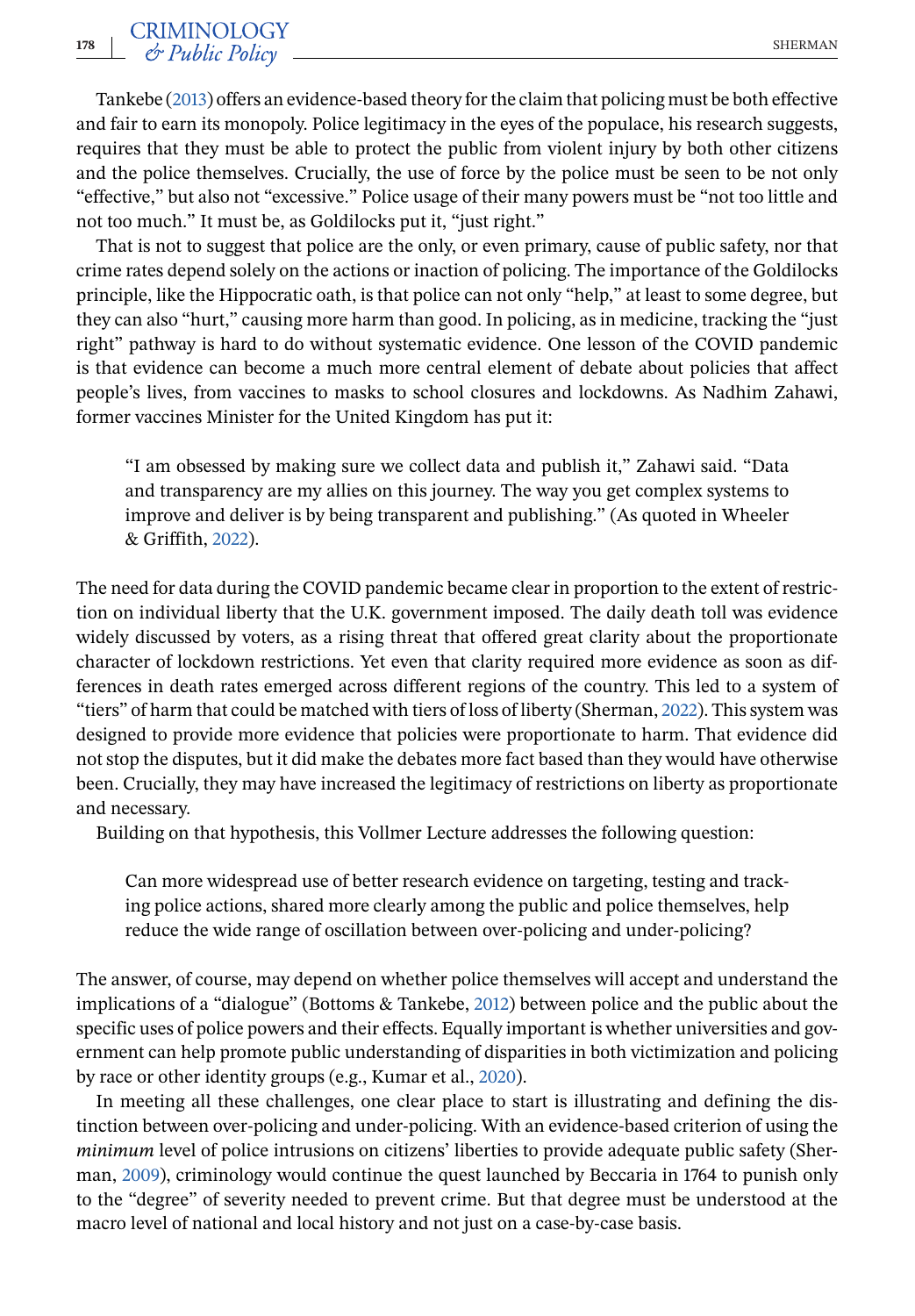The next part of this lecture (Part 2) reviews a half-century of oscillation between too "little" and too "much" policing. Part 3 disaggregates the idea of policing as a unidimensional quantity, suggesting that police should speak to high-priority concerns about police "actions" as well as to numbers of police "officers." The most important actions for "just right policing" seem to be these: (A) police use of deadly force, (B) stop and search, and (C) preventive patrols in highviolence locations. By targeting these three kinds of police actions to get them "just right," police can concentrate on a dialogue about the three Ts of targeting, testing, and tracking police actions.

The evidence needed for police success in satisfying the Goldilocks principle must be clear to both majority and minority groups, with all relevant evidence displayed. Although such dialogues will no doubt be challenging, the final section offers examples of evidence-based practice that offer hope, if not proof, that criminological research can help preserve legitimacy for democratic policing.

## **2 FROM "CHAOS," TO "CRIME DROP," TO "DEFUND THE POLICE"—AND BACK**

The recent history of U.S. policing shows enormous oscillations in public demands on the police. As a participant observer of what those demands looked like inside a range of U.S. and overseas police agencies for five decades, I have been able to track voters' perceptions of police doing too little or too much. These observations began at a point perceived under-policing when I began my work as a research analyst in the NYPD in 1971. In that year, for example, the NYPD began a journey from what has been described as follows:

- 1. CHAOS (1960–1990): what one police historian called what happens when the "cops lose the streets" (Reppetto, [2012,](#page-19-0) p. 130), to
- 2. CRIME DROP (1990–2012): what Zimring [\(2012\)](#page-20-0) called the "city that became safe" became a "demonstration project of effective policing," to
- 3. DEFUND THE POLICE (2020–2021): in which the New York City Mayor agreed, after the murder of George Floyd in Minneapolis, to cut \$1 billion from the annual \$6 billion budget of the NYPD (Rubinstein & Mays, [2020\)](#page-20-0), to
- 4. RETURN TO CHAOS (2020–2021): in which shootings (i.e., woundings or murders) doubled in New York (from 748 to 1480), and murders rose 40% (312 to 436) from 2019 to (most of) 2020 (Blau, [2020\)](#page-18-0).

In those five decades, I spent much of my career focused on a key dimension of over-policing: police shootings of citizens (Sherman,[1980, 1983,](#page-20-0) [2018\)](#page-20-0). Later to be cited by the U.S. Supreme Court (Tennessee v. Garner, cited as 471 U.S. 1 [1985]), my research was shaped in part by the two peak statistics in New York in the year I arrived there. One was that NYPD officers killed 93 people, a number unequaled since then. The other was that 10 police officers were murdered in the line of duty, a number also unequaled since then.

Although annual killings of citizens by police dropped from 93 in 1971 to 25 by 1980 (Sherman, [2018,](#page-20-0) p. 426), total murders in New York had increased by 350%, from 390 in 1960 to 1826 in 1980 (Reppetto, [2012,](#page-19-0) p. 130). Even as violence dropped in police encounters with citizens, murder in general continued to increase for two more decades—not just in New York, and not just in the United States, but more broadly across many nations, including England and Wales (while at much lower rates than the United States).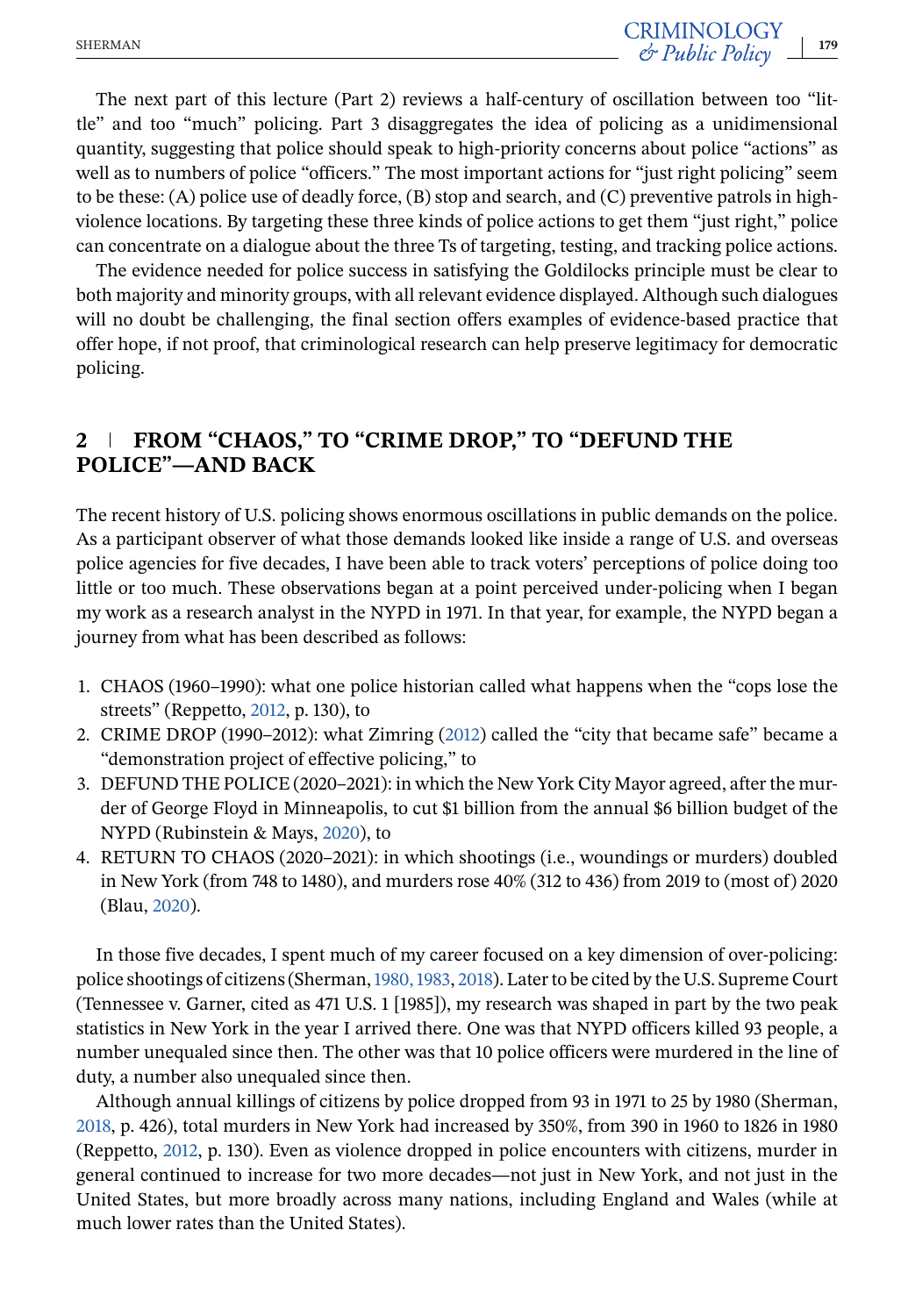Yet by the start of the 21st century, the Chaos in New York had suddenly ended in a massive Crime Drop, with police getting much credit for reversing the rising trend of murder. Although no one could precisely explain the many possible causes of the Crime Drop, some criminologists (e.g., Reppetto, [2012;](#page-19-0) Zimring, [2012\)](#page-20-0) tied specific changes in geographic targeting of policing to the reduction of violence. More precisely, Reppetto [\(2012,](#page-19-0) pp. 173–174) identified microlocal increases in "dosage" of police activities (to use a public health concept) in evidence-based hot spots, from the 1990s through 2021. Even as critics said the crime drop would not continue, murder kept dropping in New York by 43% in the first two decades of the 21st century, from 673 in 2000 to 289 in 2018. The continued drop was all the more remarkable because it was sustained without increases in incarceration rates, and with a massive reduction in stop and search in the second decade (from some 750,000 per year to some 20,000). Reppetto [\(2012,](#page-19-0) p. 174) concluded that "The crux of the crime-fighting programs developed by [NYPD Commissioner] Bratton, [Lawrence] Sherman and [NYPD Commissioner] Kelly has been to maintain police focus on the primary mission."

Praise for policing, however, evaporated well before the Crime Drop ended. By 2013, a Mayoral candidate won an election on a campaign against "over"-policing. By then, the annual murder count had dropped to 332, or 85% from its 1990 peak of 2245. That drop was a distant memory by the time the recorded stop and search count had risen to 685,724 in 2011 (New York Civil Liberties Union, [2019\)](#page-19-0) when there were 515 murders, or about 1300 stops per murder. (In contrast, England and Wales in 2020–2021 had 695,009 stop and searches recorded alongside 600 murders, for about 1200 stops per murder, almost identical to the 2011 peak of stops in New York City and a far higher rate per murder than New York has seen since 2014).

The 2013 election debate about over-policing in New York was followed the next year by the killing of Michael Brown by a Ferguson, Missouri police officer in 2014. At the same time, the NYPD was slashing the numbers of stop and searches by 98% (from 695,00 to 13,459 by 2019), but not the numbers of police. The number-of-police issue did not become part of the over-policing debate in New York until the murder of George Floyd on May 25, 2020. Yet in the few months after Floyd's murder, the Mayor and Council approved a \$1 billion cut (out of \$6 billion) and cancellation of plans to hire over 1000 police. What happened next, for unclear reasons, was a rapid resurgence of crime that whipsawed both local and national politics.

At the national level, the most striking evidence that U.S. citizens had condemned over-policing was a July 2020 Gallup poll of 36,000 U.S. citizens, of whom 74% supported the idea of banning stop-and-frisk policing altogether. Black Americans supported ending stop and frisk at 93%, with strong majorities of Hispanic (76%) and White Americans (70%) as well (Crabtree, [2020\)](#page-18-0). But the dominant rhetoric was about defunding the police, not about stop-and-frisk. That dominance did not last long. By the November 2020 elections, a resurgence of violent crime in many cities had soured many voters on claims of over-policing. Although no incumbent Republicans in the U.S. House of Representatives were defeated, 13 incumbent Democrats lost seats. Luscombe [\(2020\)](#page-19-0) reports that many Democratic House Representatives saw "defunding the police" as a vote-losing proposal that threatened their party's majority in Congress.

By November 2021, even the proposal to abolish the Minneapolis Police Department had been defeated in a referendum. That police agency, which had retained George Floyd's killer despite many prior complaints against the officer, was saved by opposition to the abolition by 75% of the votes in predominantly Black neighborhoods—compared to slight majorities for abolition in progressive white areas. Citywide, the plan to replace the Minneapolis Police Department with an undescribed "Department of Public Safety" was defeated with a 56% majority opposed (Navratil et al., [2021\)](#page-19-0). The mayor who had refused to endorse the abolition proposal at the height of the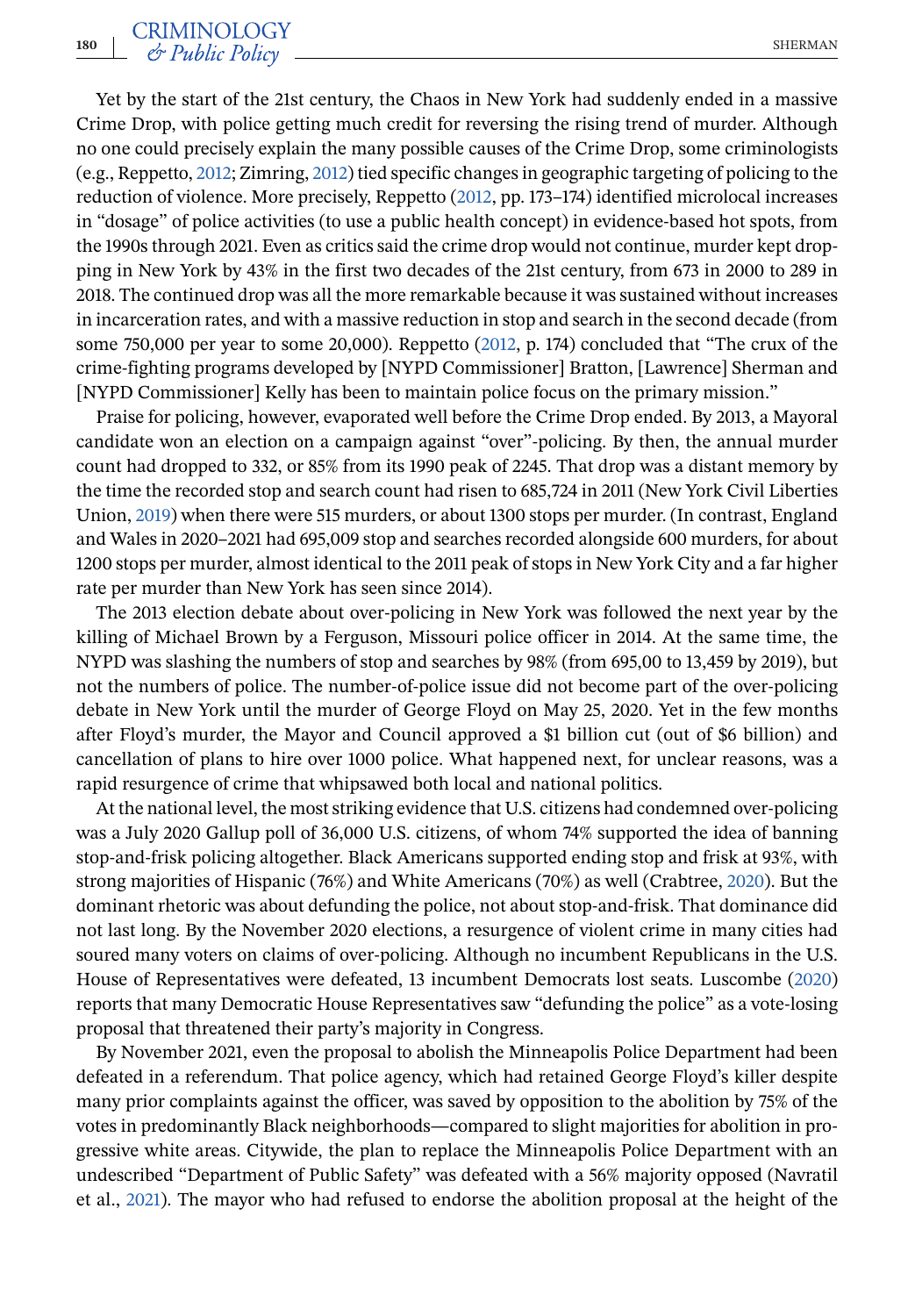protests after Floyd's murder was reelected. Yet in the interim, 30% of Minneapolis police officers had quit, and homicides had doubled from 46 in 2019 to 96 in 2021.

The 2021 developments in Minneapolis echoed the national evidence from two polls the preceding summer. A Gallup poll of 1381 respondents (Jones, [2021\)](#page-19-0) showed that there was a modest recovery of confidence in police among Black Americans, from 19% in July 2020 to 27% in 2021 (although still nowhere near the 37% peak of Black approval in the crime drop years before the 2014 events in Ferguson); white approval remained steady in 2020–2021 at 56% (also below the 2001–2010 decade peak, of 63%); and overall confidence in police hit an all-time low (over three decades) of 48% in 2020, inching up to 51% in 2021.

The 1201 respondents to the Ipsos [\(2021\)](#page-19-0) poll for *USA Today* in the same month offered more details about police issues, including the finding that crime and gun violence was the most "worrying" public issue (32%), well above COVID (21%) and climate change (25%). This sample showed far greater "favorable opinion" of the police (at 72%) than the Gallup Poll, but somewhat fewer respondents (64%) trusted police to "handle crime and safety issues." More important was the strong support respondents offered for reforms that most police officers may oppose: 90% supported de-escalation training, 81% supported independent institutions to investigate policeinvolved shootings, and 64% opposed wide police discretion in searching for weapons with "stopand-frisk." As for defunding the police, 62% supported using some of the police budget for "community policing and social services."

Against this backdrop, the 2021 national pattern of policy changes saw majority-Democratic party cities shift from defunding police to restoring the funds cut after Floyd's murder. San Francisco, Seattle, Portland, Chicago, New York City, and other centers of protest at over-policing all saw the pendulum swing back rapidly to fear of under-policing (Economist, [2022\)](#page-19-0). Some might call these events simply the chaos of democracy, especially under a presidency that ended in the insurrection at the U.S. capitol. But others might call it evidence that a more systematic framework is needed to govern policing. That framework, as described below, would be like the use of data in the United Kingdom's COVID response, and continue to be accountable to democratic oversight. Unlike the COVID response, however, police have—so far—been unable to draw on a robust body of evidence to take part in a public dialogue.

Public dialogue was especially difficult at the long tail of the crime drop from 2010 to 2020, when "excessive policing" seemed historically disproportionate to the low murder rates. A paradox of the post-2020 Return to Chaos is that it has made evidence of "what works" to create safer streets much more relevant again. This relevance opens the door to what we have already done with COVID: bringing data to the dialogue, adding evidence to emotions. In the process, we (as a society) now have space in which to consider scientific evidence about the effectiveness of various police activities. That evidence can then be weighed in relation to the pain they cause to individual citizens and the public in general.

In the process of a dialogue about weighing that evidence, we would then do well to become more precise about which police activities we should target, asking where, when, and how (if ever) they should be used. That precision sets the stage for deciding what police actions are "proportionate" to the harm they can prevent. It also sets the scene for distinguishing highest harm policing from all other dimensions of policing. By focusing an evidence-based dialogue on the most harmful things police do, we may be able to target the "power few" of police actions (Sherman, [2007\)](#page-20-0) that drive a democracy's perceptions of too much, too little, or "just right" policing.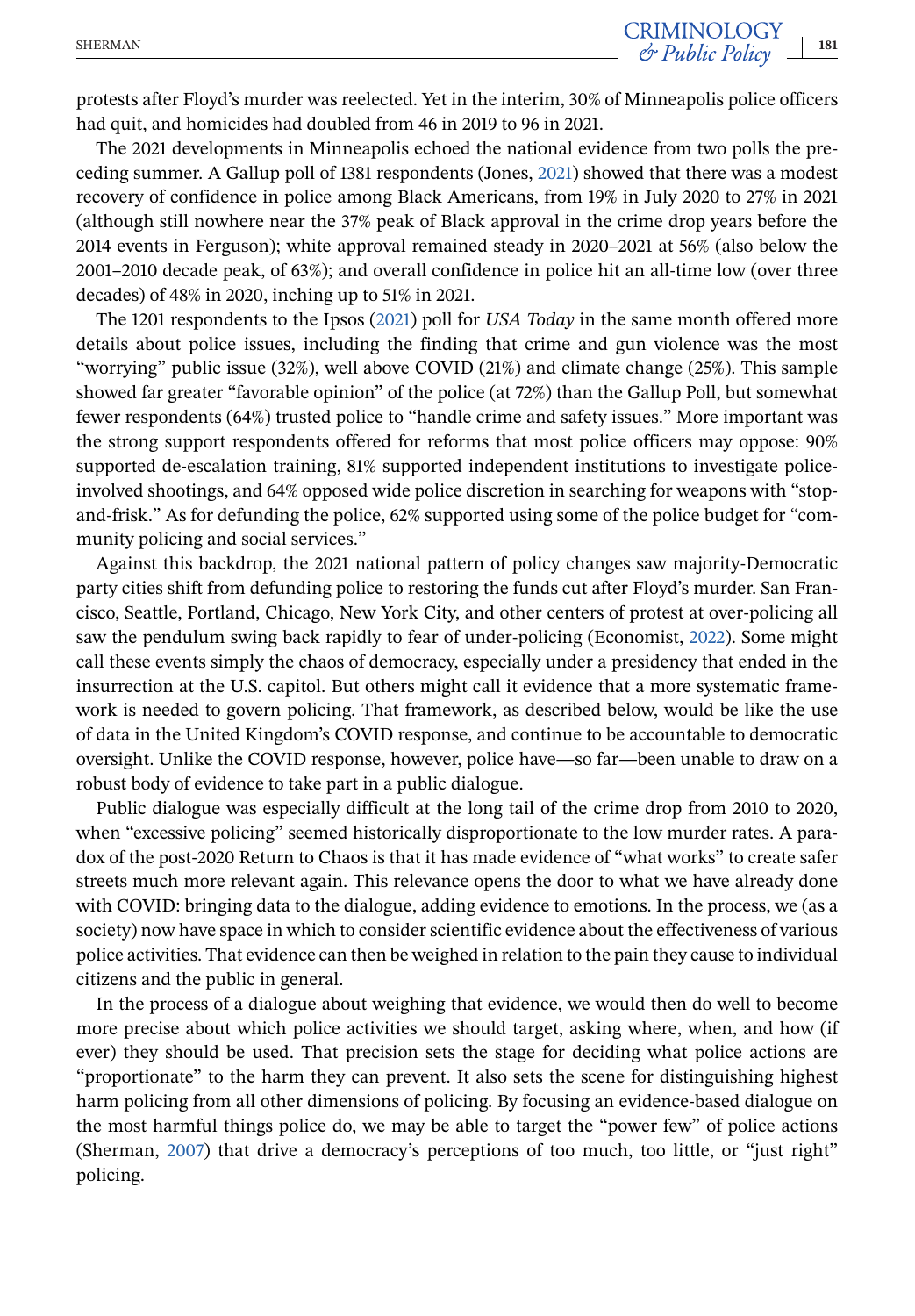# **3 JUST MEASURES OF PAIN: DISAGGREGATING POLICE INTENSITY**

Three police decisions can be targeted as the "power few" issues causing pain to many citizens. Better management of those issues, with a more evidence-based police–public dialogue, might help to create a more stable balance of "just right" policing when police are (A) killing people, (B) stopping them without probable cause to arrest, and (C) deciding where not to conduct preventive "patrol." Police do many other things that can help or harm, especially prosecuting people, for which evidence could become a central part of a public dialogue (e.g., Neyroud, [2018\)](#page-19-0). But the 2021 Ipsos poll suggests a pattern observed over the last five decades: deaths, stops, and patrol appear to be the three targets of the most intense public anger.

My hypothesis is that if police can get those three "just right," the police institution can continue to support democracy and the rule of law. Conversely, if majority or minority concerns about these three dimensions cannot be alleviated, police will remain trapped on a fault line within the culture wars. A fault line is not a good place to remain, because it generates great pressure to move to one side or the other. But "taking sides" is exactly what police cannot do to remain nonpartisan and support a rule of law.

These three targets are proposed as a solution to a poorly stated problem. The idea of "too much" (or too little) policing is, even as I have used it here, far too general for meaningful action. We cannot even measure what we mean by an excess or deficiency until we agree on the metrics. That may work for polemics, but not for science. On a dust jacket for a popular recent book on policing, for example, there is a claim that "the problem is the... unprecedented expansion and intensity of policing in the last forty years, a fundamental shift in the role of police in society" (Vitale, [2017\)](#page-20-0). This statement arguably aggregates the concept of policing into a unidimensional phenomenon, one that a single metric could capture over four decades. This premise is unworkable, given the wide range of things that police do across the wide range of different kinds and sizes of police agencies. It also offers no room for a dialogue about changing specific dimensions or tasks of policing, because the dust jacket insists that "the problem is policing itself."

What does the public—or the multiple publics for policing—think? They certainly do not think the police are perfect. Yet the 2021 polls of U.S. adults reported above suggest that most U.S. citizens, such as the referendum voters of Minneapolis, would oppose abolition of the police. Even those who might prefer an alternative might reasonably ask to inspect the new model that would replace the police as we know it. Such transitional models of police transformation have been suggested, such as my own plan for a more highly paid, evidence-based professional model that would be launched in parallel to an existing police agency, with the old system continuing until the last employee retired (Sherman, [2002\)](#page-20-0). Yet changing the institutional design does not necessarily capture the ideas of "expansion" or "intensity" of policing—let alone the language of "dosage" that is used to describe such metrics as "minutes of police presence in crime hot spots" (e.g., College of Policing, [2018\)](#page-18-0).

A key element of science is arguably the use of taxonomy (classification), by which different categories of a phenomenon are separated as mutually exclusive—or even overlapping. The three "Ts" of evidence-based policing (Sherman, [2013\)](#page-20-0) begin with targeting, which depends on both taxonomy and "stratification": rank-ordering potential targets of police activity by a constant metric, such as volume of crime at a given street corner, or a crime-harm index total (Sherman et al., [2016\)](#page-20-0) from those crimes. In a business or strategic discussion, stratification across categories is described as setting "priorities." Hence my suggestion that police can work toward legitimacy with a public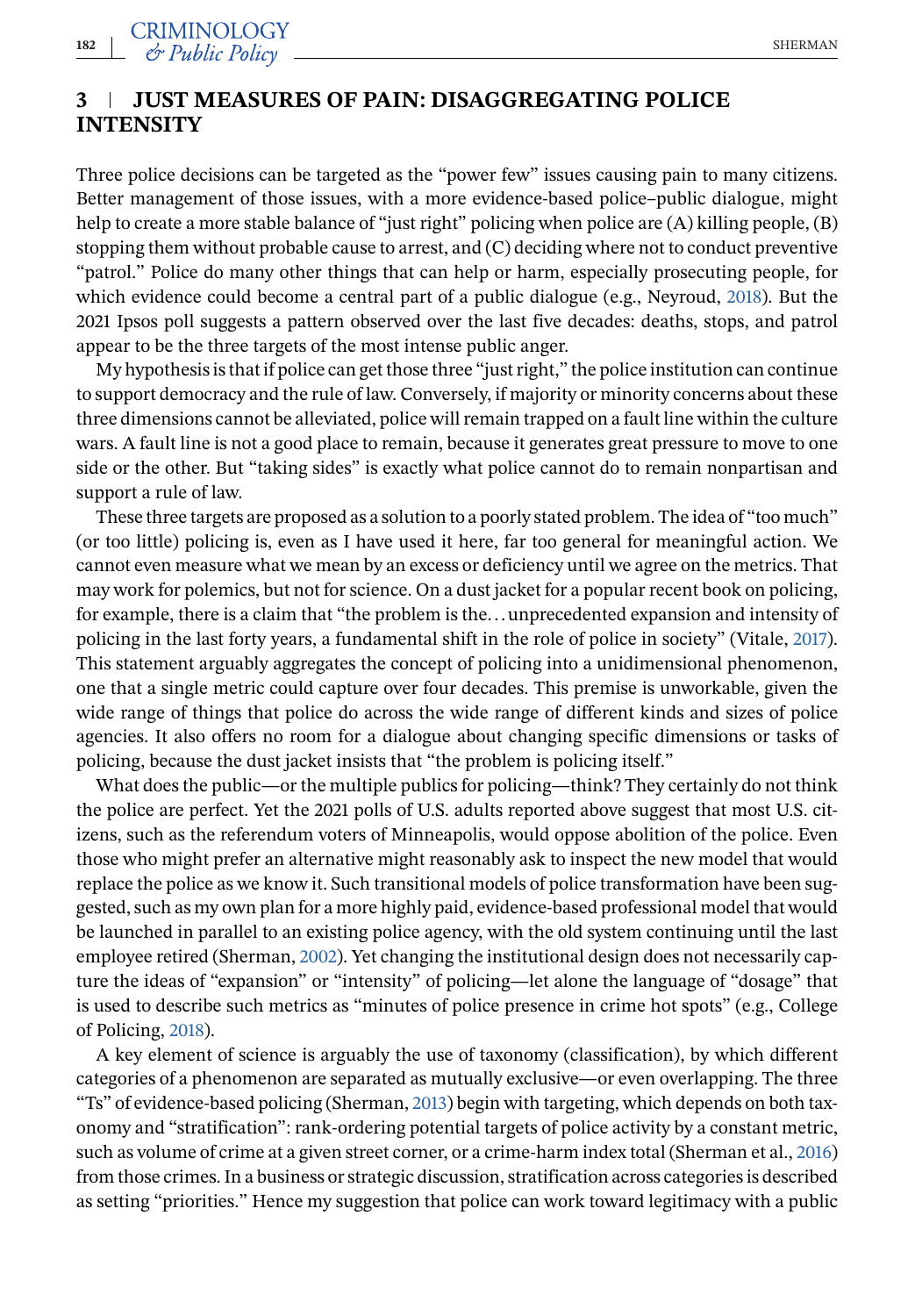dialogue (Bottoms & Tankebe, [2012\)](#page-18-0) about these three priorities—not as general outcomes, but precisely defined outputs: things police "do" that should be done less or more often, depending on the precise circumstances.

# **4 APPLYING THE THREE Ts FOR THREE KINDS OF PAIN**

How can the three Ts help police create a dialogue with the public about getting policing "just right"—neither over-policing nor under-policing? One answer is to show how to use the relevant evidence to measure whether police are indeed getting it right. Once police leaders can identify the issues or areas on which they *do* have it just right, they can concentrate on those in which they *do not*. Preparing to be held accountable in a public dialogue should concentrate the mind. Even if the public is not completely persuaded, the police organization will have gathered the necessary evidence. That achievement alone could realize the Goldilocks principle.

# **4.1 Killing people**

The top priority for "just right" policing is for police to kill as few people as possible (Sherman, [2018\)](#page-20-0). There are many ways to do that, even while the United States consistently witnesses some 1000 deaths a year reported by the *Washington Post* that are caused by police. Little seems to be done about these cases in the United States, although they remain very rare in Europe. Yet wherever they occur, they are often attacked as "too much" policing. There seems no doubt that whether police kill people in the line of duty (as in the case of George Floyd) or off-duty, and whether or not the officer commits a heinous crime off-duty (as in the case of Sarah Everard), police legitimacy is highly threatened by these most visible and publicized cases of police causing death.

How can using the triple-T framework of evidence-based policing help to promote dialogue between police and the public about people killed by police? If we limit this discussion to those killings committed in the line of duty, the answers to our three questions may prove instructive.

# 4.1.1 Is police action targeted in a way that is proportionate to the harm that it can prevent?

This is the core of the case-by-case discussion, in which critics say police should have de-escalated a situation, or at least not put themselves into harm's way. As long as these discussions remain free of statistical evidence of risk and safety, there is little chance of reaching an agreement between critics and police leaders (Sherman, [2018\)](#page-20-0). Yet if there were an adequate research base that showed the risks of harm to police officers or innocent others if police tried to avoid an armed confrontation, there could be some very productive dialogue with communities claiming the killing was disproportionate (or "lawful but awful"). The research would go beyond the particulars of a specific case to place it in a context of risks and benefits.

One central example of statistical dimensions of targeting deadly force is literally whether it is necessary (or even possible) for police to "target" their shots fired at the parts of a human body where bullets are most likely to cause death. Police Chief Lou Dekmar of LaGrange, Georgia (pop. 31,000), for example, recently challenged the doctrine of aiming at core body mass for "shooting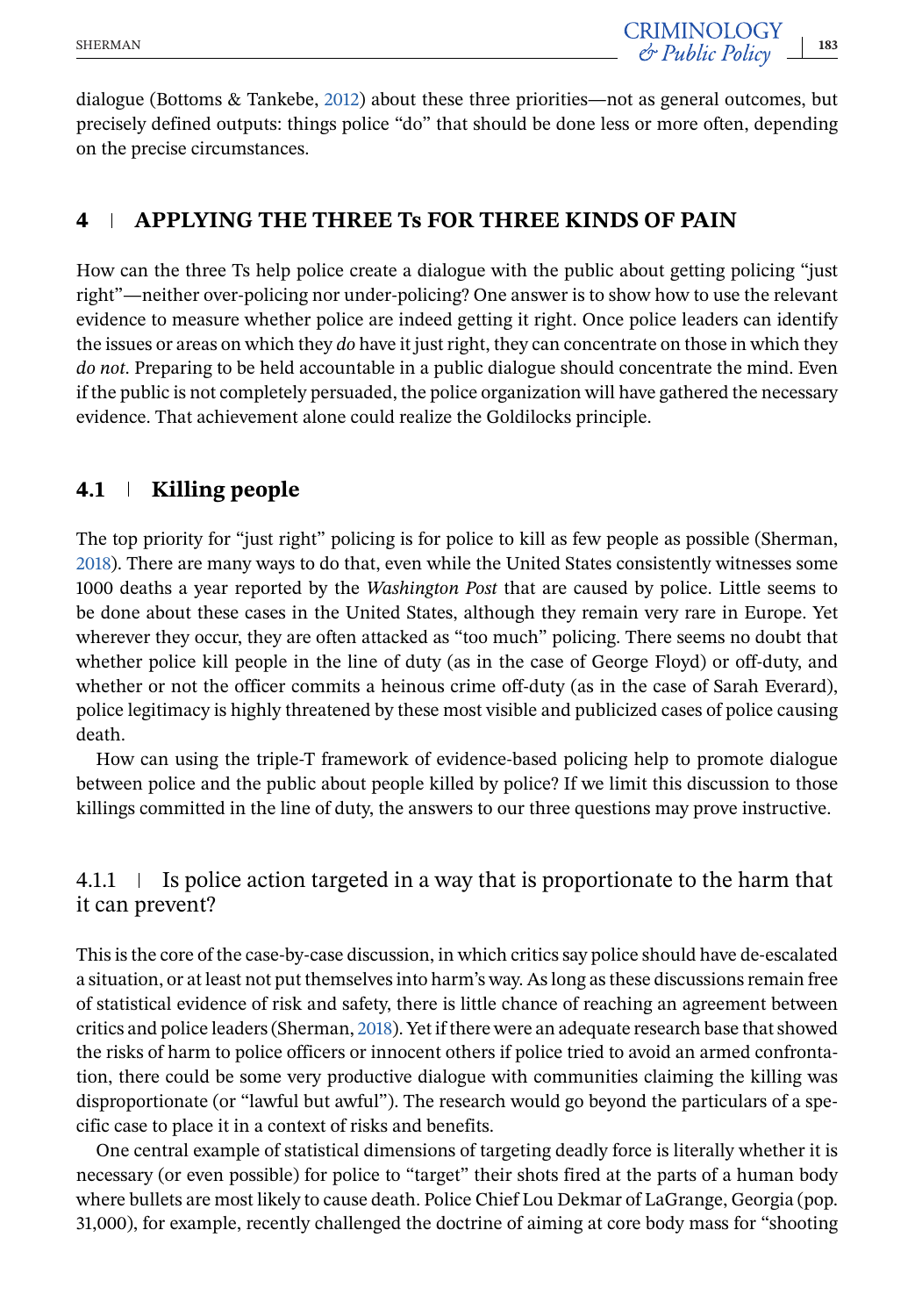to stop." He made that challenge as a former President of the International Association of Chiefs of Police, and as a police chief himself since 1995. He has trained his own 85 officers in a new approach he hopes will be less likely to kill people: "shoot to incapacitate" (Thompson, [2021\)](#page-20-0). This plan has attracted academic interest but widespread condemnation from many police trainers, who hold his ideas to be dangerous and likely to increase the risk of death of police officers who aim for the pelvis or legs rather than the chest.

The point of this example is not whether the Dekmar hypothesis is correct, but whether (1) a program of research could and should be developed to test it, and (2) whether this kind of evidence could promote better dialogue about the legitimacy of police practices. "Every time we save a life," Dekmar said, "we build trust." If police killings could be cut even without cutting police shootings, this research question is well worth pursuing. A thought experiment could help: imagine that a public dialogue over new evidence from testing that hypothesis *could* lead to fewer fatal shootings—even by using evidence based on retrospective analysis of past shootings. Imagine if the evidence further showed that a change in training *did* lead to fewer fatal police–citizen encounters. That experiment illustrates how evidence on "targeting" police shootings might improve police legitimacy.

Other kinds of targeting evidence might include situations where a subject is mentally ill or just acting strangely. With better data systems, the police might be able to mobilize mental health professionals as first responders, and maintain police out of sight as a backup for protecting either professionals or bystanders. The question of who is the best responder for minimizing violence is an unanswered one, but the research needed is feasible, and can build on an existing evidence base (Pollack & Humphreys, [2020\)](#page-19-0). Excellent analysis of newspaper compilation evidence is already available on the distribution of police killings across different kinds of situations (Zimring, [2017\)](#page-20-0). New research could establish a better basis for selecting a subset of situations to which police would not be sent if safer options are available.

It is worth noting that even in the context of one or two police killings a year, the United Kingdom could also have gained benefit from a public dialogue over research evidence. For example, the 2011 London riots were sparked by the killing of Mark Duggan in a proactive police operation designed to prevent him committing a murder, through his arrest for carrying a gun illegally in a taxi cab. Whatever the arguments for or against that operation, police were crippled by legal rules prohibiting public dialogue about a case until a full and independent investigation was completed. Had such a dialogue begun the moment the killing was announced, it remains possible that the riots may never have developed. The dialogue could have included research evidence on a substantial reduction in homicides of young men in London over the previous decade, associated with proactive policing of weapons and gangs.

#### 4.1.2  $\parallel$  Has the police action been tested and found effective with the kinds of targets, and their levels of harm, where it is being used?

Responses to various situations by police versus other first responders have not yet been tested in any systematic experiments. If they would be, an evidence-based dialogue could be launched every time a person with psychiatric or drug-related disorders is killed (Pollack & Humphreys, [2020\)](#page-19-0). These cases comprise an estimated 21%–25% of all U.S. police fatal shootings per year (Kindy et al., [2020\)](#page-19-0). The quasi-experiments of policy changes in the 1970s provided evidence for major changes in shooting fleeing felons (Sherman, [2018\)](#page-20-0), but the recent debates have been largely evidence free. If mental health or other responders can be randomly assigned to hundreds or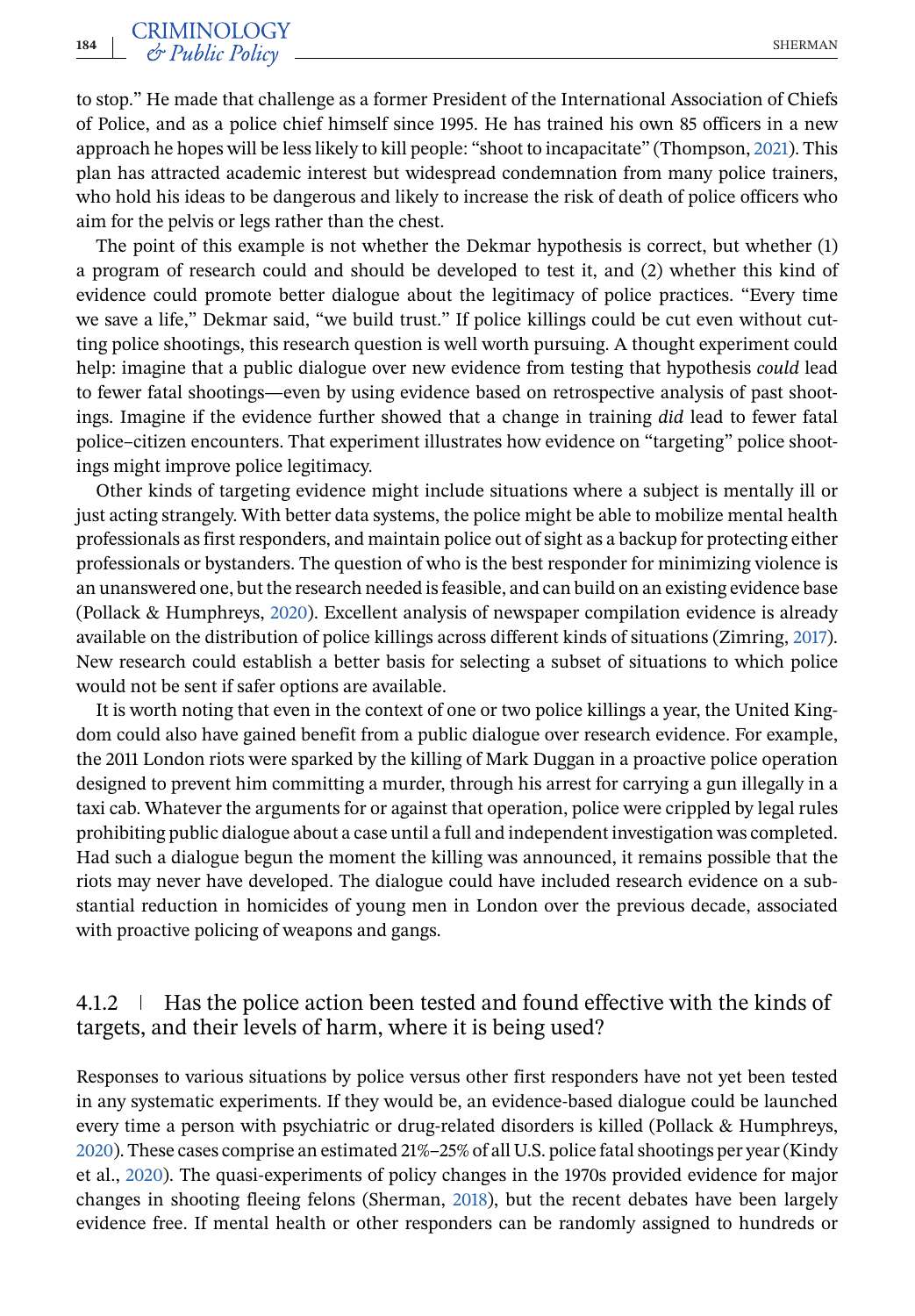thousands of incidents, and compared to police-only responses, we would have very strong evidence on what differences there may be in total deaths or injuries under the two kinds of responses. Such evidence would be a major contribution to public dialogue in any police force managing mental health and violence cases.

#### 4.1.3 Is police action tracked to ensure it is delivered in the way that has been tested, and in compliance with relevant legal requirements?

Systematic tracking of police use of force and deadly force by individual police officers, units, and social networks remains a flashpoint in many cases, largely because of decisions to retain officers in frontline positions after they shoot or kill people. The killer of George Floyd is one example. Another is a Pennsylvania State police officer who has killed four people in four separate incidents (Barker et al., [2022\)](#page-18-0), all involving either mental illness, drugs, or both, in rural areas with low levels of crime, and at least one decedent who was reportedly unarmed. Journalists are increasingly tracking such cases, but without the advantage of using big data on large cohorts of police to predict those who are most likely to shoot or kill someone. Better research using such data can even identify social network patterns in police agencies that raise the risks of shootings (e.g., Zhao & Papachristos, [2020\)](#page-20-0). Other algorithmic methods of tracking officer behavior could be developed as more accurate early warning systems about police who may kill unnecessarily (or criminally).

If the police were to track patterns of shooting across all officers, they could justifiably move officers away from frontline duties after they have demonstrated a propensity to shoot rather than choosing alternative dispositions. They would not need to terminate officers at high risk; the rising use of rapid video responses by officers in uniform who speak to callers without leaving their police agency's control rooms, as tested successfully in Kent, UK (Rothwell, [2021\)](#page-20-0), would provide ample jobs for officers who are too risky to assign to face-to-face encounters. Evidence that a police force tries to minimize police killings in this way could have, for example, helped to manage the fury over George Floyd's death, with its international repercussions for democratic policing. Such a policy might even have saved George Floyd's life.

### **4.2 Stop and search**

A second priority for "just right" policing is to minimize stop-and-frisk to the greatest degree possible. Although a majority of U.S. citizens may wish to ban stops without probable cause altogether (Ipsos, [2021\)](#page-19-0), that could well cause an increase in murders, especially in high-violence poverty areas. As the U.S. National Academies of Science, Engineering and Medicine's [\(2018,](#page-19-0) p. 310) report on Proactive Policing concluded, stop-and-frisk in areas of frequent violence with weapons can help to prevent such crimes, at least in the short term:

CONCLUSION 4-9: Evaluations of focused uses of stop, question, and frisk (SQF) (combined with other self-initiated enforcement activities by officers), targeting places with violence or serious gun crimes and focusing on high-risk repeat offenders, consistently report short-term crime-reduction effects; jurisdictional impacts, when estimated, are modest. There is an absence of evidence on the long-term impacts of focused uses of SQF on crime.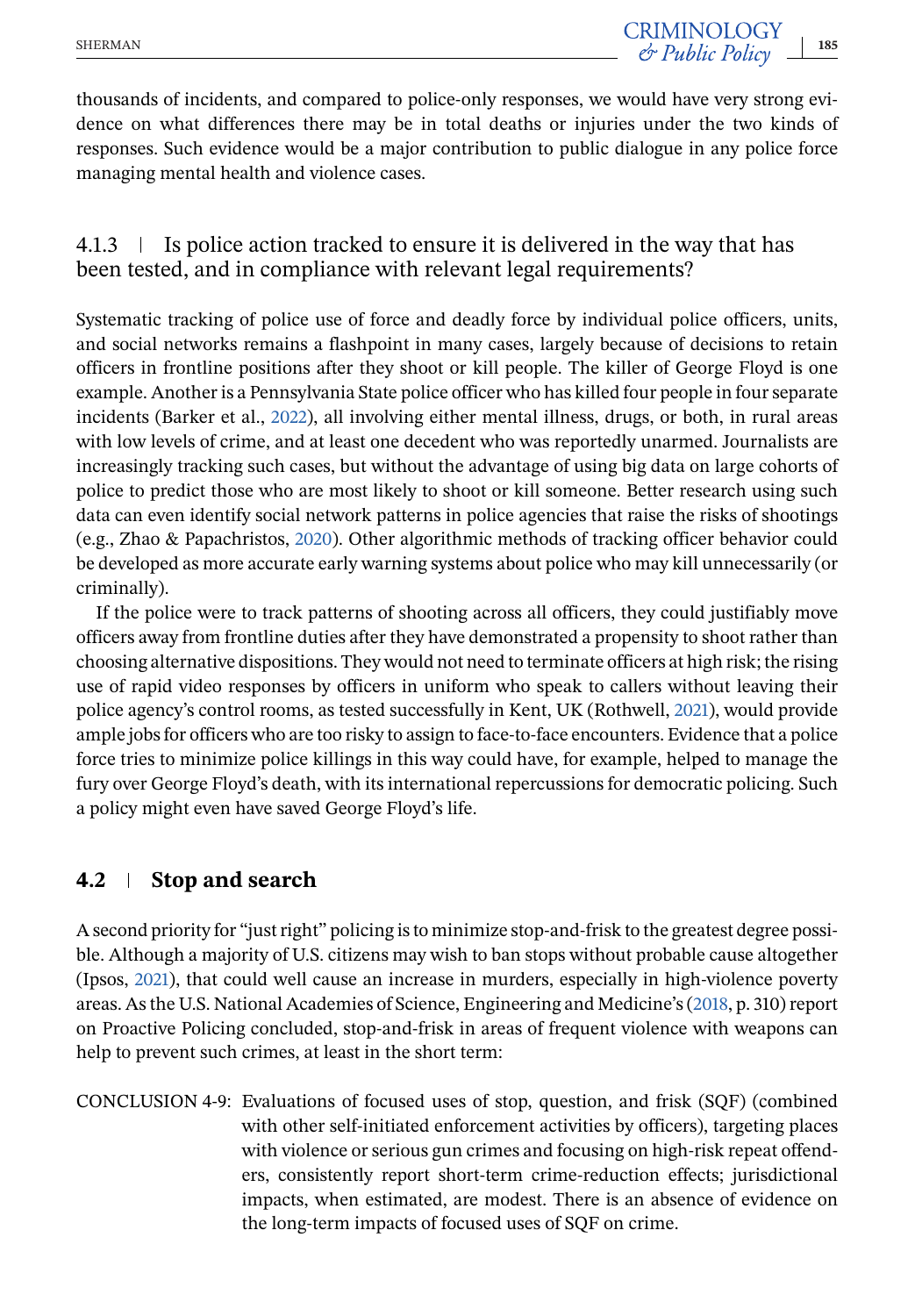As Gladwell [\(2019,](#page-19-0) pp. 287–342) points out, the fact that this tactic works in the small number of very violent areas is no justification for using it all over the United States—most of which has very low rates of violence. His praise for the tactic as tested in the highest gunfire beat of Kansas City (Sherman & Rogan,[1995\)](#page-20-0) is coupled with his withering criticism of its use in low-crime areas. As he wrote about the tragic case of Sandra Bland, whose suicide followed her two nights in Texas Rangers lockup for changing lanes without signaling, she was not stopped in a high-crime area; the location of the stop was 3 miles away from the nearest locations with any violent crimes. Quoting criminologist David Weisburd, Gladwell [\(2019,](#page-19-0) p. 341) writes: "Why are you stopping people in places where there's no crime? ... That doesn't make sense to me." Gladwell even cites the temporal dimension of proactive policing in Kansas City (Sherman & Rogan, [1995\)](#page-20-0), in which the experiment was limited to night-time patrols, quoting me as saying "that's the only time of day when the crime rate was high enough to justify aggressive policing" (Gladwell, [2019,](#page-19-0) p. 341). Thus, he provides a clear answer to the first question for evidence-based dialogue about stop and search: targeting *only* high-violence areas.

#### 4.2.1 I Is police action targeted in a way that is proportionate to the harm that it can prevent?

Introducing the three Ts into this discussion could help remedy the enormous volatility in using this tactic. Rather than using the logic of increasing stops "everywhere" whenever violent weapons crime goes up—and then slashing them if crime drops—a "tiered" system of targeting only the most violent areas could use far fewer stops overall to accomplish even more violence prevention (Sherman, [2022\)](#page-20-0). As Gladwell [\(2019,](#page-19-0) p. 310) said about the North Carolina State Highway Patrol doubling its traffic stops from 400,000 to 800,000 over 7 years, "Does that sound like focused and concentrated policing? ... The part they missed [from the Kansas City experiment] was that aggressive patrol was supposed to be confined to places where crime was concentrated."

This lack of concern is not distinctly American. In London, as of 2021, the Metropolitan Police Service had no digital reporting that can even track where stops are occurring. The form that police fill out every time they conduct a stop had no field for entering the exact location of the stop. Yet precise locations could be used in maps showing whether stops are targeted where murders and serious violence are most likely to occur. Absent such an evidence-based framework for discussing police stops as a strategy for preventing violence (as distinct from doing drug enforcement), police in London, as elsewhere in the United Kingdom and the United States, are likely to continue to see numbers of stop and search swing up and down across wide areas, blinded to the distribution of stops within those areas (Figures [1](#page-12-0) and [2\)](#page-12-0). Such swings are much more reflective of changing political directives than of an evidence-based approach to violence prevention

The hypothesis that targeting stops in high-violence areas will reduce serious violence remains to be tested by a randomized trial in either the United States or the United Kingdom, but that may soon change. Dorset (UK) Police are about to launch two such experiments (Browning, [2022\)](#page-18-0). With a planned day-by-day crossover design comparing days with high-frequency stops to days of low frequency in two high-violence hot spots, Dorset police will target stops where they could do the most good. The experiments will also address the issues concerning police targeting of stops by the race of persons stopped. The tool they will use to assess targeting by race is a Risk-Adjusted Disparity (RAD) Index (Sherman & Kumar, [2021\)](#page-20-0). This tool computes racial disparity rates by using the number of White and non-White victims of violent crime as the denominator, and the number of stops of each group as the numerator (Sherman & Kumar, [2021\)](#page-20-0); the disparity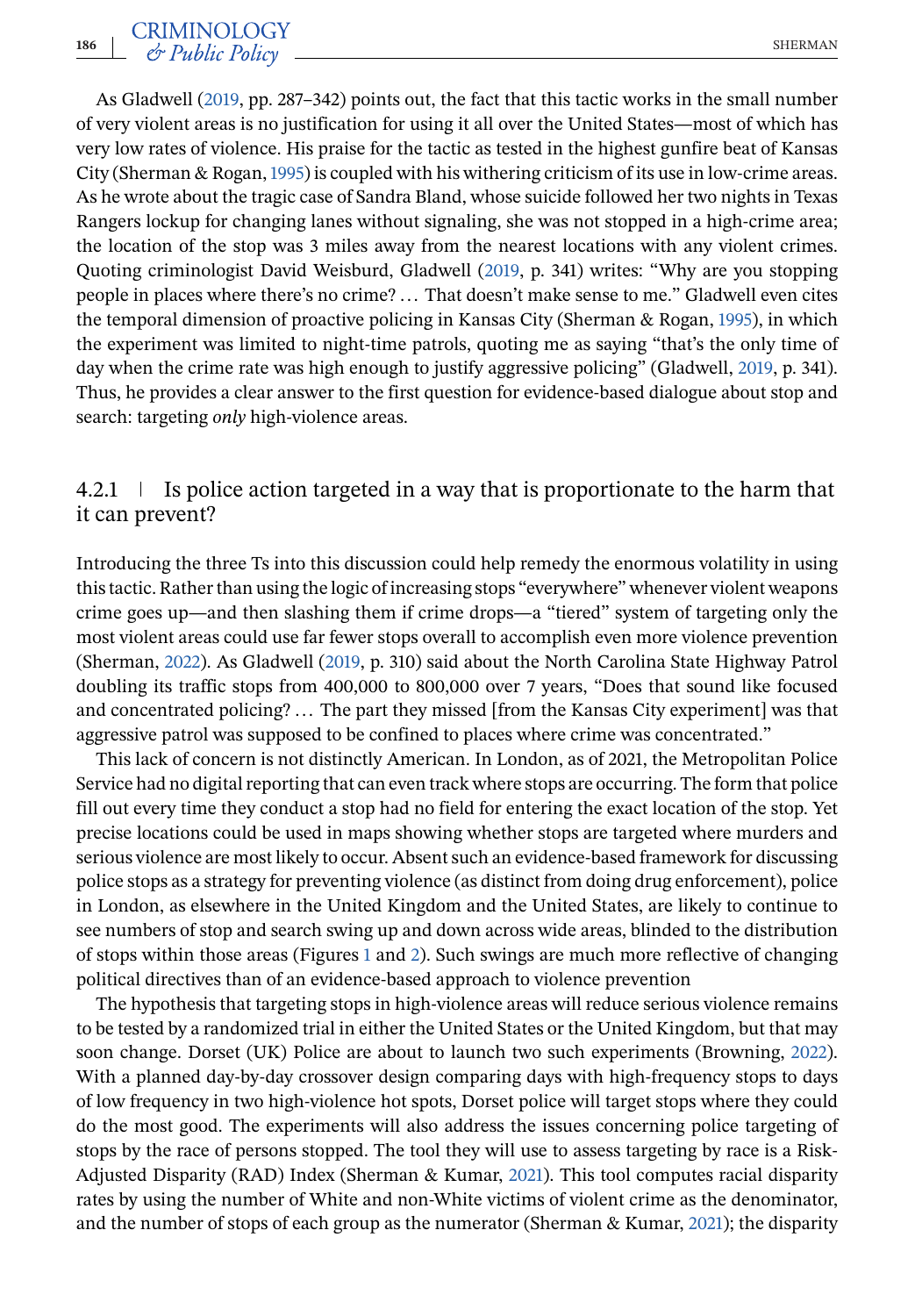<span id="page-12-0"></span>



*Source:* [https://www.gov.uk/government/statistics/police-powers-and-procedures-stop-and-search-and-arrests](https://www.gov.uk/government/statistics/police-powers-and-procedures-stop-and-search-and-arrests-england-and-wales-year-ending-31-march-2021/police-powers-and-procedures-stop-and-search-and-arrests-england-and-wales-year-ending-31-march-2021)[england-and-wales-year-ending-31-march-2021/police-powers-and-procedures-stop-and-search-and-arrests](https://www.gov.uk/government/statistics/police-powers-and-procedures-stop-and-search-and-arrests-england-and-wales-year-ending-31-march-2021/police-powers-and-procedures-stop-and-search-and-arrests-england-and-wales-year-ending-31-march-2021)[england-and-wales-year-ending-31-march-2021](https://www.gov.uk/government/statistics/police-powers-and-procedures-stop-and-search-and-arrests-england-and-wales-year-ending-31-march-2021/police-powers-and-procedures-stop-and-search-and-arrests-england-and-wales-year-ending-31-march-2021)

**FIGURE 2** Stop and search by year, New York City Police [Color figure can be viewed at wileyonlinelibrary.com] *Source:* [https://www.nyclu.org/en/stop-and-](https://www.nyclu.org/en/stop-and-frisk-data)

[frisk-data,](https://www.nyclu.org/en/stop-and-frisk-data) downloaded January 17, 2022



index is the ratio of the two, in which non-Whites could have lower or higher rates than Whites. This general method of testing for racial disparity (as distinct from resident population as the denominator) has already been adopted by a national statistics program in the UK Home Office, which produced Figure [3](#page-13-0) using suspect race for violent crimes as the denominators (rather than victim race as recommended by Sherman & Kumar, [2021\)](#page-20-0).

As Figure [3](#page-13-0) shows, the suspect-based RAD Index of racial disparity in stops varies widely across London. In seven of 32 boroughs, *Whites* are more likely to be stopped per 100 White suspects of violent crime than Blacks per 100 Black suspects of violent crime. Yet in 22 boroughs, *Blacks* are more likely to be stopped by police per 100 Black suspects of violent crimes than are Whites per 100 White violence suspects. Ten of 32 boroughs have no racial disparity against Blacks, and the overall

**Number of Reported Stops by Year** 

**CRIMINOLOGY**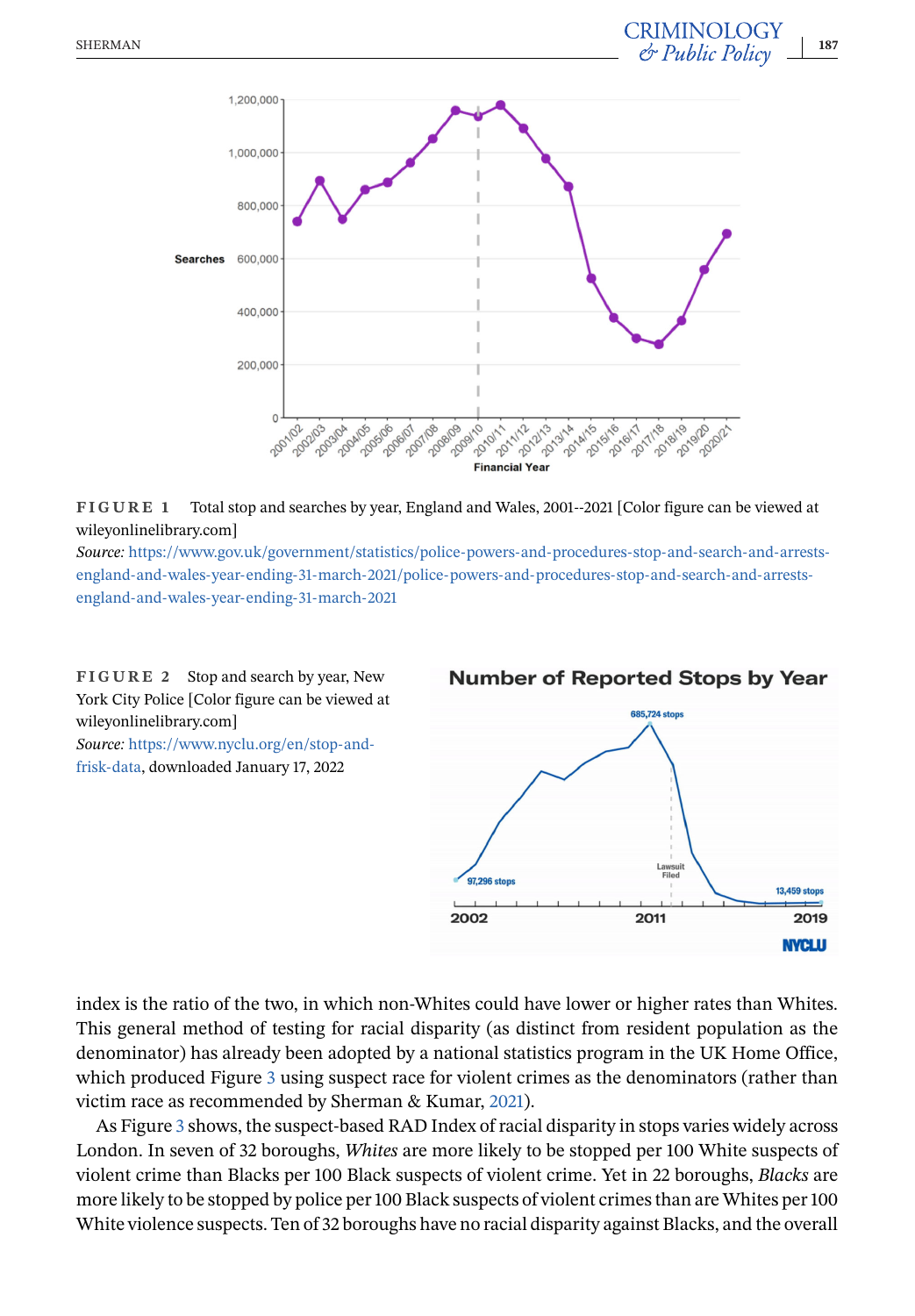<span id="page-13-0"></span>



*Source: Home Office, UK*. [https://www.gov.uk/government/statistics/police-powers-and-procedures-stop-and](https://www.gov.uk/government/statistics/police-powers-and-procedures-stop-and-search-and-arrests-england-and-wales-year-ending-31-march-2021/police-powers-and-procedures-stop-and-search-and-arrests-england-and-wales-year-ending-31-march-2021)[search-and-arrests-england-and-wales-year-ending-31-march-2021/police-powers-and-procedures-stop-and](https://www.gov.uk/government/statistics/police-powers-and-procedures-stop-and-search-and-arrests-england-and-wales-year-ending-31-march-2021/police-powers-and-procedures-stop-and-search-and-arrests-england-and-wales-year-ending-31-march-2021)[search-and-arrests-england-and-wales-year-ending-31-march-2021](https://www.gov.uk/government/statistics/police-powers-and-procedures-stop-and-search-and-arrests-england-and-wales-year-ending-31-march-2021/police-powers-and-procedures-stop-and-search-and-arrests-england-and-wales-year-ending-31-march-2021)

disparity is a 20% higher risk of non-Whites being stopped than Whites. These findings are a far cry from the Dorset disparity based on resident population, which shows a 2000% higher risk for Blacks being stopped compared to Whites. In the latter case, however, the disparity is complicated by the large number of nonresident tourists in the beach towns of Dorset on high-crime, highly policed summer days.

Whether using evidence analyzed with a RAD Index can help improve police–public dialogue about police stops remains to be seen. But it can also address concerns voiced by parents of murdered young people in London, who have demanded more stops of their own ethnic groups to reduce the violence in their neighborhoods (Sherman & Kumar, [2021\)](#page-20-0).

# $4.2.2$  Has the action been tested and found effective with the kinds of targets, and their levels of harm, where it is being used?

Given the level of controversy and criticism generated by stop and search, it is a striking fact that there has never been a randomized controlled trial of the practice anywhere in the world (to my knowledge). Despite the consistent quasi-experimental evidence noted by the National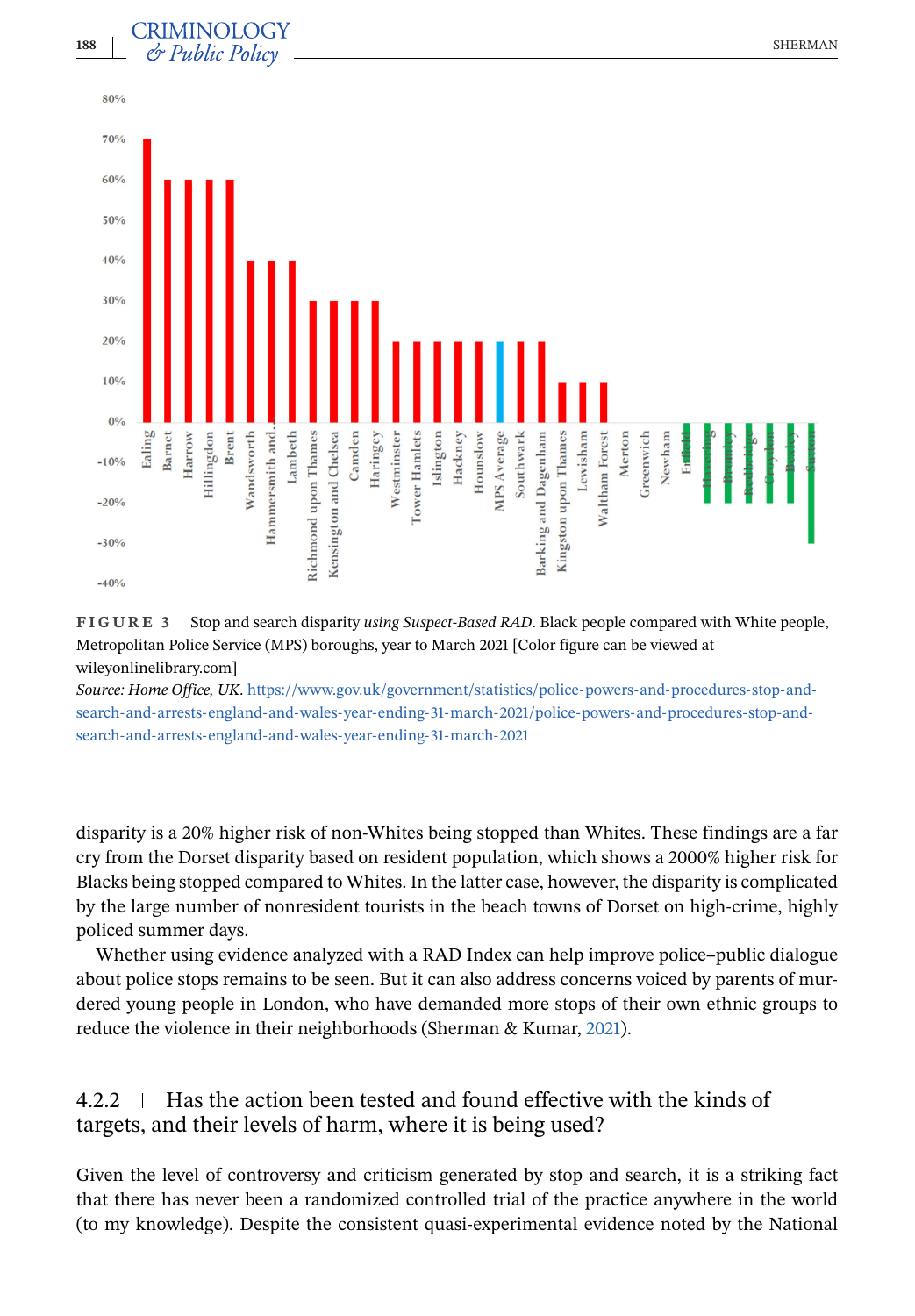Academies of Science, Engineering and Medicine [\(2018\)](#page-19-0), the rigor of an randomized controlled trials (RCT) remains missing in this search for "just right" policing. And although Dorset may soon produce such evidence, the county is a relatively low-crime area; it is not even eligible for national antiviolence funding. What it may do is to prove the concept of randomized trials, so that other police agencies in the United Kingdom and elsewhere can follow a template and replicate the 1-year Dorset test.

At the same time, other forces can deploy a RAD Index for tracking who is targeted for stops, by race or ethnicity. The RAD Index should be based on characteristics of victims of violence, rather than suspects, for good statistical reasons. Although the race of victims can be identified (in principle) in 100% of recorded violent crimes, there will never be 100% clarity about the race of suspects. Because most violent crime is intraracial, it may appear to be a minor distinction. Yet the legitimacy of police stops derives from doing something to help "protect the people stopped," as well as everyone else in the area. What better way can there be to demonstrate that concern than to use victim data as the denominator?

#### $4.2.3$  Is the police action tracked to ensure it is delivered in the way that has been tested, and in compliance with relevant legal requirements?

As the RAD Index demonstrates, there is now a way to monitor each police officer and policing area for potential racial bias against people stopped, controlling for the characteristics of people (specifically victims) on the streets relevant to the tracking. This tracking could be just the start.

Body-worn cameras are also being used to sample the *qualitative* dimensions of each stop, following the template developed by Nawaz and Tankebe [\(2018\)](#page-19-0). In one U.K. force, dimensions of procedural justice are coded by supervisors to review with officers recorded during citizen encounters. Although NYPD officers may conduct more stops of minorities when wearing body-cameras, and with more questionable legal bases (Braga et al., [2021\)](#page-18-0), that is exactly the kind of evidence police leaders can use to manage police compliance for different (and more lawful) results. A weekly meeting to review Body-worn camera (BWC) records of stops with local officers, one-byone, is a viable method for feeding back the evidence to the officers. Such tracking could be tested in a randomized trial in itself, with some officers receiving feedback and others not.

No matter how the evidence develops, U.S. and U.K. police have several decades of experience filing reports on all stops. There is an expectation that such record-keeping must occur. Building on that expectation should help police leaders who try to generate better records, and better procedural justice when police conduct stops—especially in the high-violence areas where stops can sometimes do more good than harm.

#### **4.3 Preventive patrol in hot spots**

As the 2021 USAToday/IPSOS [\(2021\)](#page-19-0) poll showed (see Topline & Methodology, p. 8), 77% of U.S. citizens want to deploy "more officers to street patrols." The evidence that such patrols are effective has been reviewed by the U.S. National Academies of Science, Engineering and Medicine [\(2018,](#page-19-0) p. 307) in its Proactive Policing report, which concluded as follows:

CONCLUSION 4-1: The available research evidence strongly suggests that hot spots policing strategies produce short-term crime-reduction effects without simply dis-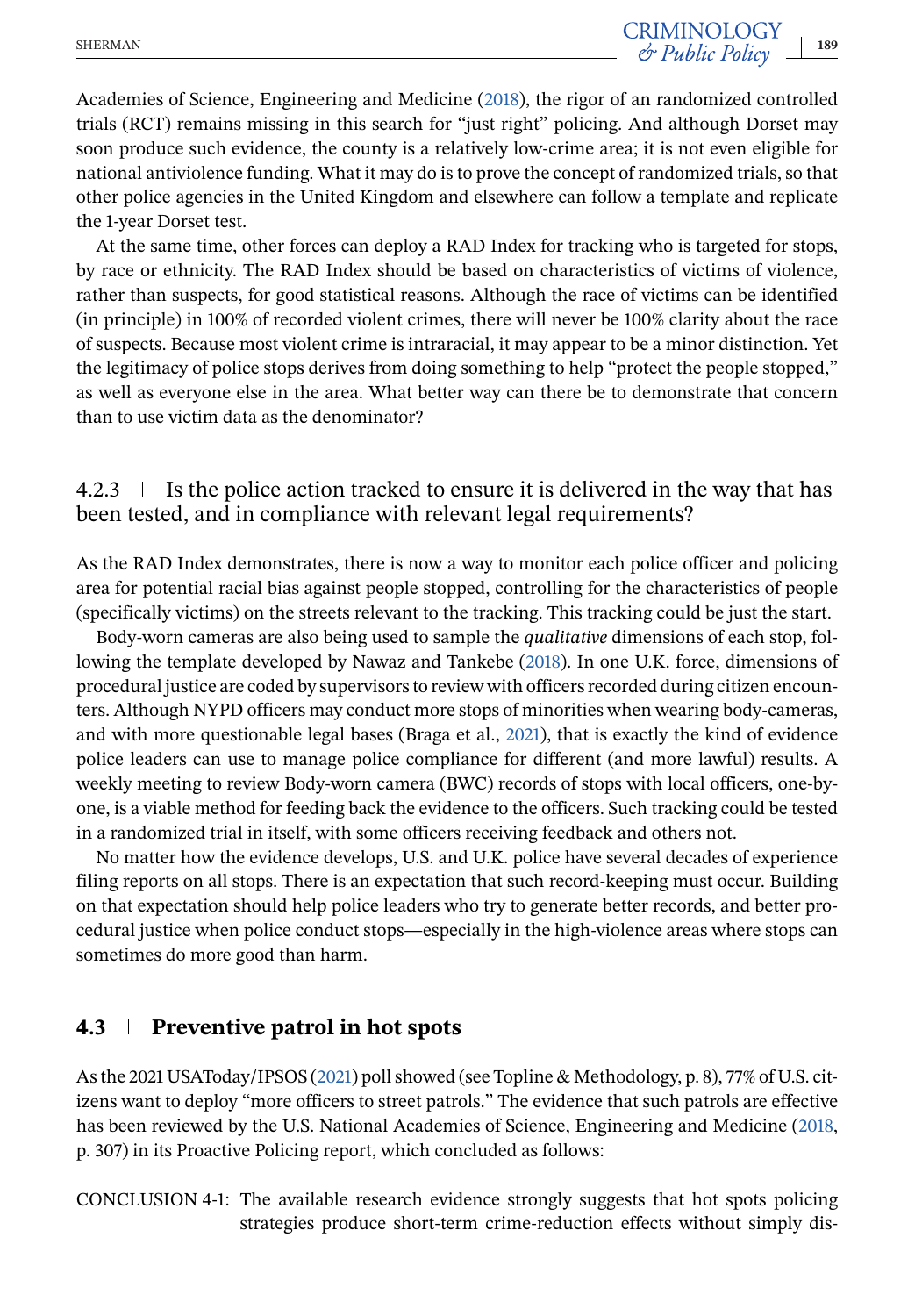placing crime into areas immediately surrounding targeted locations. Hot spots policing studies that do measure possible displacement effects tend to find that these programs generate a diffusion of crime-control benefits into immediately adjacent areas. There is an absence of evidence on the long-term impacts of hot spots policing strategies on crime and on possible jurisdictional outcomes.

What the National Academies of Science (NAS) report did not say is the converse of its conclusion, which may have occurred in many cities that rapidly lost police officers who quit during and after the events of 2020: reducing or *suspending patrols in high-crime hot spots may lead to increases in violent crime*. This finding is central to the question of police effectiveness. Evidence from police strikes (Sherman, [1992,](#page-20-0) pp. 192–193) shows massive increases in crime when levels of general police patrol are slashed, as does the recent experience of a police-free zone in Seattle (Piza & Connealy, [2022\)](#page-19-0). And because violent crime is heavily concentrated in a small number of locations, similar effects may be generated in those locations with highly localized reductions (or failures to deliver) patrols (see, e.g., Barnes et al., [2020\)](#page-18-0).

For Tankebe's [\(2013\)](#page-20-0) requirement of police to be effective against crime in order to earn legitimacy, the decisions about where to conduct patrols may comprise the most important dimension of the Goldilocks principle in policing. Placing this issue on the same level as police killings and stops is no exaggeration of the importance of hot spots patrols. Given the claim that the Crime Drop was driven, at least in part, by *more* patrolling of hot spots (Reppetto, [2012,](#page-19-0) p. 174), the 2020 Renewal of Chaos may have been driven by *less* patrolling in those same places—and perhaps by fewer targeted searches as well. Whether there was a patrol reduction, and if so whether it was due to COVID or public backlash over the Floyd murder are all unanswered empirical questions. But if such evidence was routinely used in public dialogue with police about neighborhood crime trends, such evidence might become readily available. That would make it all the more important for police to deploy the Triple-T in public dialogues about where and when they patrol.

#### 4.3.1 I Is police action targeted in a way that is proportionate to the harm that it can prevent?

At present, few police forces in the United Kingdom or the United States appear to be targeting patrols to the places and times at which most crime harm (Sherman et al., [2016\)](#page-20-0) occurs in public spaces (Weinborn et al., [2017;](#page-20-0) Koper et al., [2020\)](#page-19-0). Yet incentives to do so may increase. A national initiative in England and Wales was announced in 2021, for example, by which 18 police forces with highest violence rates could receive extra funding to develop hot spots patrols. The evidence needed to justify receipt of these funds was not initially rigorous, but could become more precise. But as of 2022, the kind of mapping of hot spots (Buerger et al., [1995\)](#page-18-0) and harm spots (Weinborn et al., [2017\)](#page-20-0) that would make the best use of police patrols is far from business as usual in most first-world police agencies.

If the police were to start tracking the concentrations of high *harm* from violence, as distinct from places with high frequencies of low-harm crime (e.g., shoplifting), they would be in a much better position to cope with spikes in homicide or other "signal" crimes. Police chiefs could appear at press conferences and display maps or graphs to pinpoint where the highest harm is occurring and where police resources are being directed. They could even display a tightening relationship between where (and when) the violence occurs and the comparable distributions of GPS-tracked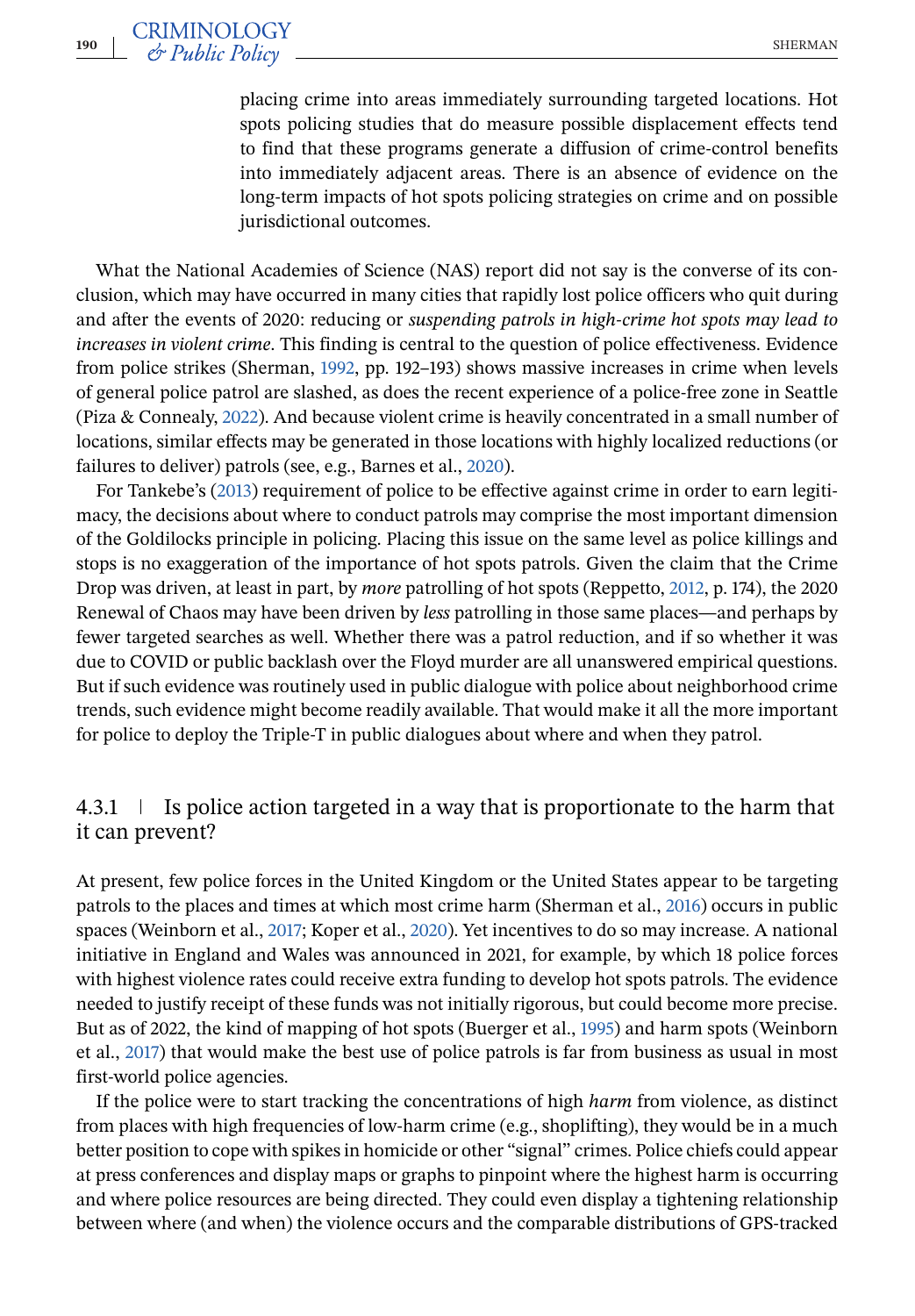police time. This kind of focus, first demonstrated in the NYPD in 1994 as part of "COMPSTAT," was long held to be secret information. In the second term of NYPD Commissioner Ray Kelly, he barred journalists from attending the discussions. Yet it seems unlikely that violent offenders were paying much attention to the technical details affecting the chances of their being arrested in the act of crime. It is more likely that there were concerns in many communities about under-policing or over-policing.

Seen from the perspective of the Bottoms and Tankebe [\(2012\)](#page-18-0) call for a dialogue between police and public, the level of detail used in both research and (some) examples of practice is a prime example. The allocation of police patrol is definitely a zero-sum game, at least from a voter's perspective. In such circumstances, greater transparency has much to offer.

# 4.3.2 **Has this police action been tested and found effective with the kinds of** targets, and their levels of harm, where it is being used?

The tragedy of the "map gap" in allocating patrols more precisely is that the testing is extensive. Not only has the National Academies of Science concluded that focusing police in hot spots "works" to reduce violence (in the short run), so has the Crime and Policing Minister of the United Kingdom. Neither source has yet produced a clear change in targeting patrol times, but there are at least efforts to move in that direction. Police resistance to hot spots policing is often based on the "displacement" myth, against which the evidence seems extremely strong in most tests (Bowers et al., [2011\)](#page-18-0). Hence, like the science of vaccines, the evidence for hot spots policing may require special efforts to combat the science deniers. Public dialogue about local data could be a successful approach to that challenge.

### $4.3.3$  Is this police action tracked to ensure it is delivered in the way that has been tested, and in compliance with relevant legal requirements?

The tracking of police patrols remains a technical and managerial challenge, even in the agencies that are trying to introduce such tracking. Promises made by police radio and smart phone providers have been broken repeatedly. The claims that their tech can track where police are at all times fail on such surprises as the phone GPS transponder not working as soon as an officer sits down inside a police car. Communications equipment will probably not improve until the policing market demands more reliable tracking of where police are, if only for police safety, let alone public safety. Yet the problem seems likely to be solved, at least technically.

The larger challenge will be to transform a culture in which police have rarely been directed to specific places for specific periods of time, nor have supervisors been asked to track the performance of those tasks. A case study of two supervisors in tracking patrols within large train stations compared two approaches, with an encouraging result (de Brito  $&$  Ariel, [2017\)](#page-19-0). For a supervisor who simply emailed patrol officers with instructions and failed to speak to officers face-to-face, low levels of compliance were recorded. For a supervisor who discussed, in person and face-to-face, the foot patrol assignment to high-crime micro areas within the station, a high level of compliance was achieved. A long-term effort to shape patrol patterns around hot spots has also succeeded with the 110 police officers of Manhattan, Kansas (Koper et al., [2021\)](#page-19-0). These findings suggest that at least in some police cultures, personal leadership can reshape police patrolling patterns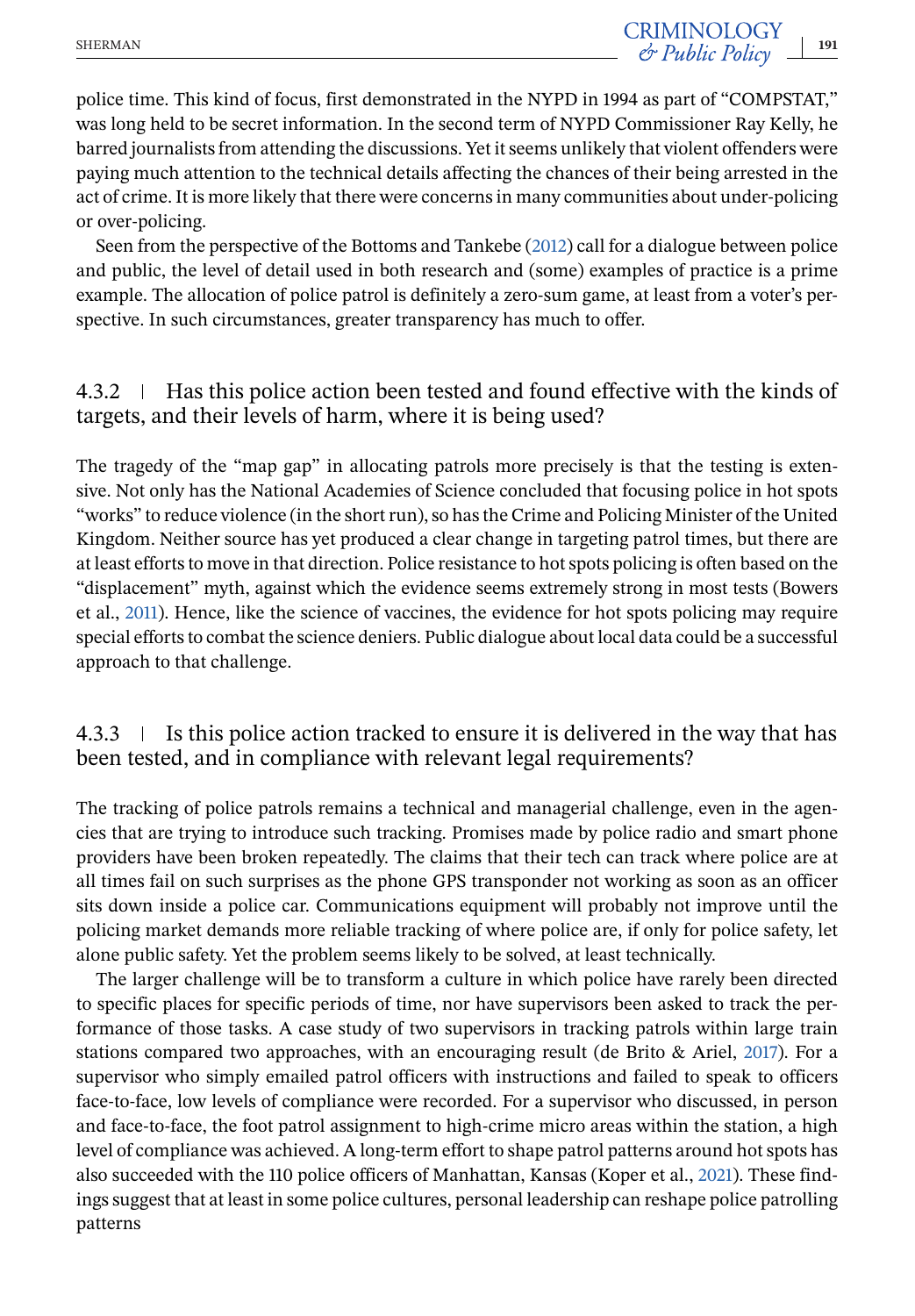In terms of community dialogue, a local residents' meeting could be transformed by patrol tracking metrics with violent crime harm maps, even three-dimensional ones. Although residents in low-crime areas might complain that their patrols have declined, police can be steadfast about showing that patrols have been going to people who need them most—if they have. Although the politics of policing often drives patrols away from low-voter-turnout-but-high-violence areas, the overall murder rate in a city affects everyone.

Many other examples of targeting, testing and tracking could be cited to support a public dialogue on "just right" policing. The examples of the "Three T" facts described above for police killings, stoppings and failed prevention are just a starting point for building police legitimacy. Yet tracking the number of police killed in the line of duty will always be important for getting policing right. The fact of a 59% increase (Wilson, [2022\)](#page-20-0) in officers killed feloniously in the US (from 46 in 2019 to 73 in 2021) must also be part of the dialogue.

#### **5 CONCLUSION**

In the quarter-century since I first proposed a framework for evidence-based policing (Sherman, [1998\)](#page-20-0), the digital revolution has transformed the potential for that idea. Calculations that were almost unimaginable in 1998 can be performed today with the touch of a button. Yet as Scotland Yard Commander Alex Murray recently told a group of police leaders studying evidencebased policing at Cambridge, policing is substantially behind the rest of government in using digital tools to make decisions. Despite massive investments in technologies, their use in producing "just right" evidence remains undeveloped in policing. The consequence is the Murray quotation used as the opening epigraph of this lecture, which calls on police to use more research evidence in public communications.

The need for more evidence-based police communications has never been greater, especially in service of the Goldilocks principle. It may be indispensable to preserving democratic policing, especially when democracy itself is under threat. Even the police defense of the U.S. capitol on January 6, 2021, for example, was immediately challenged by some observers as intentional under-policing. That claim was made despite 150 police officers being injured and several dying in defense of the electoral process. But that event was not unprecedented in liberal democracies. Similar events killed many police officers a century earlier in the Weimar Republic's pre-Hitler Germany, as meticulously documented by Liang [\(1970\)](#page-19-0). But in 2020-2021, the US saw the largest jump.

Democratic governance and a nonpartisan rule of law require that the state maintain a monopoly on the legitimate use of force. Preserving that monopoly is probably the primary task of the police institution. But as Bottoms and Tankebe [\(2012\)](#page-18-0) suggest, the legitimacy of that monopoly must be earned every day—not just through action, but also through dialogue about police actions to establish policing by consent. That dialogue needs evidence.

As the founder of the nonprofit Societies of Evidence-Based Policing [\(sebp.police.uk\)](http://sebp.police.uk), Alex Murray leads a worldwide professional social movement of some 5000 police officers. The SEBP members read research, attend conferences, and increasingly report their own research. None of this activity was in view at the time of the first statement on evidence-based policing (Sherman, [1998\)](#page-20-0), when the model for building knowledge was to let the academics do it. The 21st century model crucially adds the recruitment and training of "pracademic" criminologists, like the leader of the American Society of Evidence-Based Policing, former Sacramento Police Sergeant Renee Mitchell, Ph.D., and the leader of the Australia-New Zealand Society of EBP, Superintendent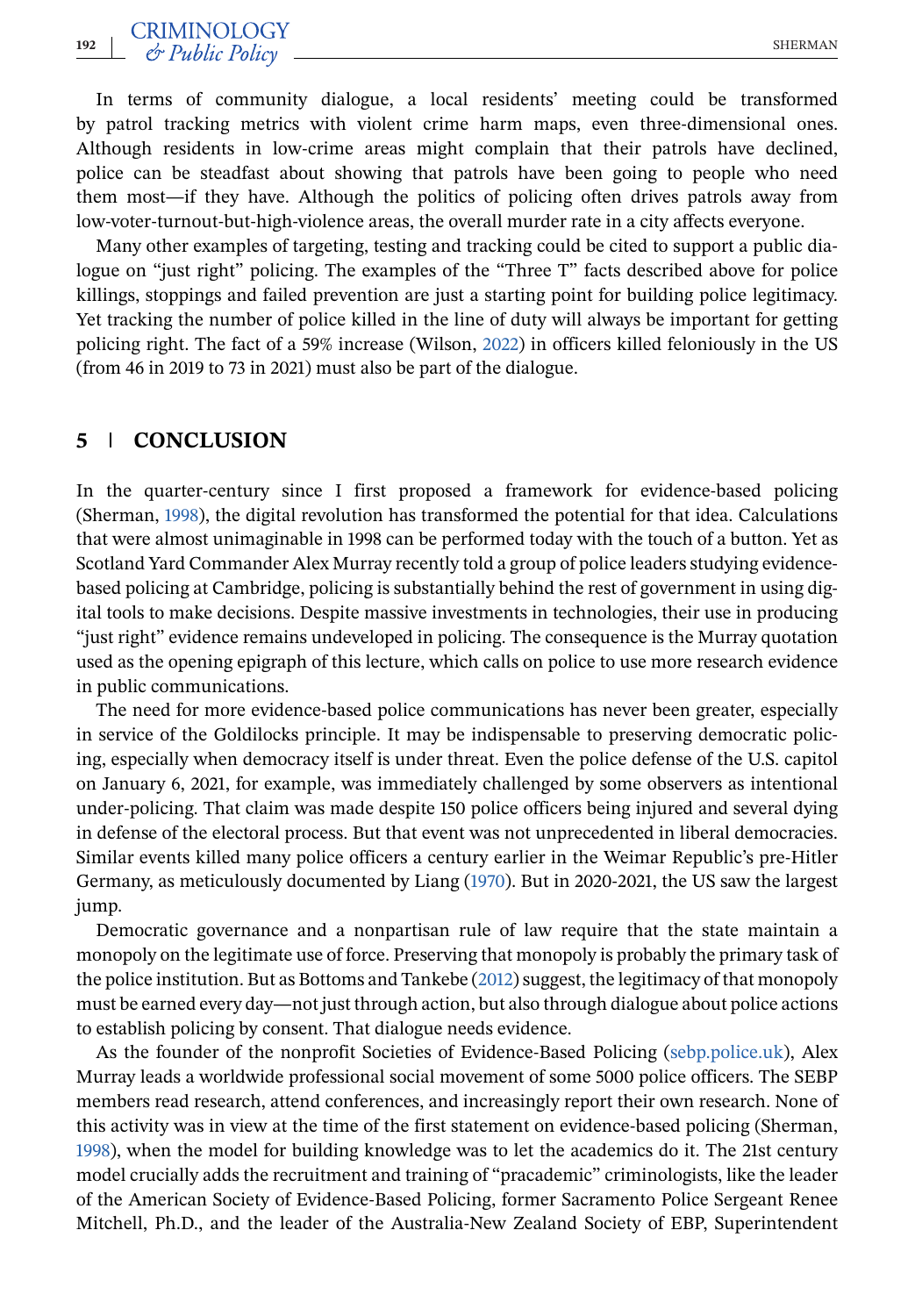<span id="page-18-0"></span>David Cowan; both have led experiments in their own police agencies. With such grass roots pracademics as advocates providing police with role models for building and using evidence, we see good reason to hope for progress at getting policing right. Just right.

#### **ACKNOWLEDGMENTS**

The author wishes to thank Heather Strang, Paul Rock, and Justice Tankebe for comments on an earlier draft of this lecture, and the editors of *Criminology and Public Policy*, Cynthia Lum and Christopher Koper, for their comments, patience, and support.

#### **CONFLICT OF INTEREST**

The author confirms that they have no conflict of interest to declare.

#### **REFERENCES**

- Aschwanden, C. (2022, January 4). Is it possible to exercise too much? And if so, how can I tell if I'm overdoing it? *New York Times*. <https://www.nytimes.com/2022/01/04/well/move/too-much-exercise.html?smid=em-share>
- Barker, K., Eder, S., & Kirkpatrick, D. (2022, January 8). After 4 Killings, 'Officer of the Year' Is Still on the Job. A Pennsylvania state trooper was returned to duty following three investigations by his own agency. A fourth inquiry is underway. *New York Times*. [https://www.nytimes.com/2021/12/30/us/pennsylvania-trooper](https://www.nytimes.com/2021/12/30/us/pennsylvania-trooper-jay-splain-investigation.html)[jay-splain-investigation.html](https://www.nytimes.com/2021/12/30/us/pennsylvania-trooper-jay-splain-investigation.html)
- Barnes, G. C., Williams, S., Sherman, L. W., Parmar, J., House, P., & Brown, S. A. (2020). Sweet spots of residual deterrence: A randomized crossover experiment in minimalist police patrol. *SocArXiv Papers*. [https://doi.org/](https://doi.org/10.31235/osf.io/kwf98) [10.31235/osf.io/kwf98](https://doi.org/10.31235/osf.io/kwf98)
- Basford, L., Sims, C., Agar, I., Harinam, V., & Strang, H. (2021). Effects of one-a-day foot patrols on hot spots of serious violence and crime harm: A randomised crossover trial. *Cambridge Journal of Evidence-Based Policing*, *5*, 119–133.
- Bland, M., Leggetter, M., Cestaro, D., & Sebire, J. (2021). Fifteen minutes per day keeps the violence away: A crossover randomised controlled trial on the impact of foot patrols on serious violence in large hot spot areas. *Cambridge Journal of Evidence-Based Policing*, *5*(3), 93–118.

Blau, R. (2020, December 21). Why are shootings up in New York City? We asked four people on the front lines. *The City*. <https://www.thecity.nyc/2020/12/21/22189682/why-are-shootings-up-in-new-york-city-in-2020-nypd>

Beccaria, C. (1764). *Of crimes and punishments*. Milan.

- Bottoms, A., & Tankebe, J. (2012). Beyond procedural justice: A dialogic approach to legitimacy in criminal justice. *The Journal of Criminal Law and Criminology*, *102*(1), 119–170.
- Bowers, K. J., Johnson, S. D., Guerette, R. T., Summers, L., & Poynton, S. (2011). Spatial displacement and diffusion of benefits among geographically focused policing initiatives: A meta-analytical review.*Journal of Experimental Criminology*, *7*(4), 347–374.
- Braga, A. A., MacDonald, J. M., & McCabe, J. (2021). Body-worn cameras, lawful police stops, and NYPD officer compliance: A cluster randomized controlled trial. *Criminology*. <https://doi.org/10.1111/1745-9125.12293>
- Browning, P. (2022). Designing an experiment for reducing both street violence and racial disparity in policing: Protocol for a randomised trial of a stop-search strategy (M.St. thesis). Institute of Criminology, University of Cambridge.
- Buerger, M. E., Cohn, E. G., & Petrosino, A. J. (1995). Defining the "hot spots of crime": Operationalizing theoretical concepts for field research. In J. E. Eck & D. Weisburd (Eds.), *Crime and place* (pp. 237–257). Lynne Rienner Publishers.
- College of Policing. (2018). The effects of patrol dosage on crimes and on calls for service in night time economy hotspots. [https://whatworks.college.police.uk/Research/Research-Map/Pages/ResearchProject.aspx?](https://whatworks.college.police.uk/Research/Research-Map/Pages/ResearchProject.aspx?projectid=449) [projectid=449](https://whatworks.college.police.uk/Research/Research-Map/Pages/ResearchProject.aspx?projectid=449)
- Crabtree, S. (2020, July 22). Most Americans say policing needs 'Major Changes.' *Gallup News*. [https://news.gallup.](https://news.gallup.com/poll/315962/americans-say-policing-needs-major-changes.aspx) [com/poll/315962/americans-say-policing-needs-major-changes.aspx](https://news.gallup.com/poll/315962/americans-say-policing-needs-major-changes.aspx)
- Davies, P. (2008). *The goldilocks enigma*. Houghton Mifflin Company.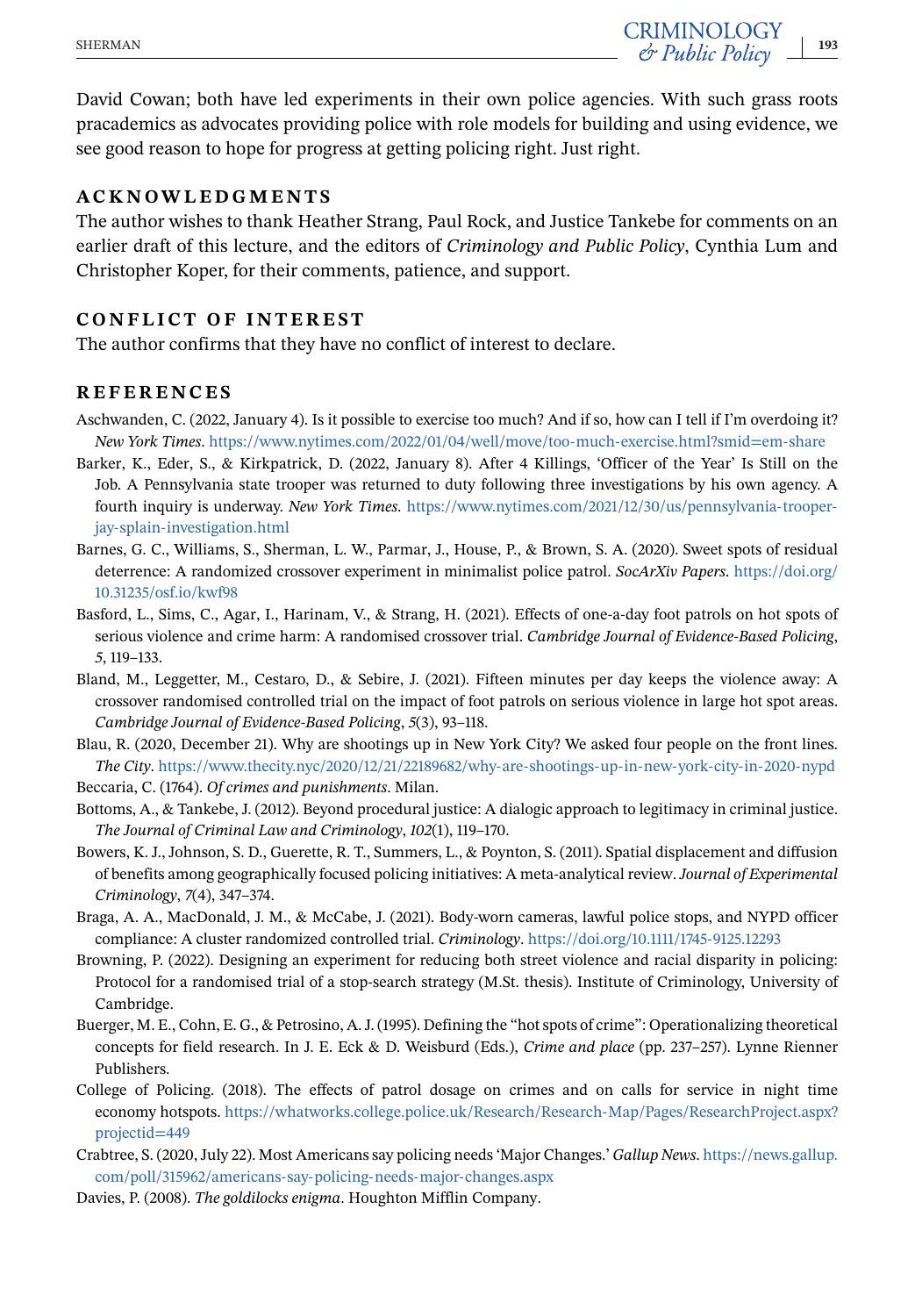- <span id="page-19-0"></span>de Brito, C., & Ariel, B. (2017). Does tracking and feedback boost patrol time in hot spots? Two tests. *Cambridge Journal of Evidence-Based Policing*, *1*(4), 244–262.
- Economist. (2022, January 15). Refunding the police: As violent crime leaps, liberal cities rethink cutting police budgets. The tricky politics of criminal-justice reform at a time of rising fears. *The Economist*.
- Gladwell, M. (2000). *The tipping point*. Little, Brown and Company.
- Gladwell, M. (2019). *Talking to strangers*. Allen Lane.
- Hawking, S., & Mlodinow, L. (2010). *The grand design*. Bantam Books.
- Ipsos. (2021, July 8). As public safety tops the agenda, Americans want both order and justice. *USA Today*. <https://www.ipsos.com/en-us/news-polls/usa-today-crime-and-safety-2021>
- Jones, J. M. (2021, July 14). In U.S., Black confidence in police recovers from 2020 low. *Gallup*. [https://news.gallup.](https://news.gallup.com/poll/352304/black-confidence-police-recovers-2020-low.aspx) [com/poll/352304/black-confidence-police-recovers-2020-low.aspx](https://news.gallup.com/poll/352304/black-confidence-police-recovers-2020-low.aspx)
- Kindy, K., Tate, J., Jenkins, J., & Mellnick, T. (2020, October 17). Fatal police shootings of mentally ill people are 39 percent more likely to take place in small and midsized areas. *The Washington Post*. [https://www.washingtonpost.com/national/police-mentally-ill-deaths/2020/10/17/8dd5bcf6-0245-](https://www.washingtonpost.com/national/police-mentally-ill-deaths/2020/10/17/8dd5bcf6-0245-11eb-b7ed-141dd88560ea_story.html) [11eb-b7ed-141dd88560ea\\_story.html](https://www.washingtonpost.com/national/police-mentally-ill-deaths/2020/10/17/8dd5bcf6-0245-11eb-b7ed-141dd88560ea_story.html)
- Koper, C. S. (1995). Just enough police presence: Reducing crime and disorderly behavior by optimizing patrol time in crime hot spots. *Justice Quarterly*, *12*(4), 649–672.
- Koper, C. S., Lum, C., Wu, X., & Fritz, N. (2020). Proactive policing in the United States: A national survey. *Policing: An International Journal*, *43*(5), 861–876.
- Koper, C. S., Lum, C., Wu, X., & Hegarty, T. (2021). The long-term and system-level impacts of institutionalizing hot spot policing in a small city. *Policing: A Journal of Policy and Practice*, *15*(2), 1110–1128.
- Kumar, S., Sherman, L. W., & Strang, H. (2020). Racial disparities in homicide victimisation rates: How to improve transparency by the Office of National Statistics in England and Wales. *Cambridge Journal of Evidence-Based Policing*, *4*(3), 178–186.
- Laniyonu, A. (2021). Phantom pains: The effect of police killings of Black Americans on Black British attitudes. *British Journal of Political Science*. <https://doi.org/10.1017/S0007123421000557>
- Liang, H. H. (1970). *The Berlin police force in the Weimar Republic*. University of California Press.
- Luscombe, R. (2020, November 8). James Clyburn: 'defund the police' slogan may have hurt Democrats at polls; Black South Carolina congressman likens mantra at BLM protests to radical messaging in civil rights efforts that eroded movement. *Guardian*. [https://www.theguardian.com/us-news/2020/nov/08/james-clyburn](https://www.theguardian.com/us-news/2020/nov/08/james-clyburn-defund-police-slogan-democrats-polls)[defund-police-slogan-democrats-polls](https://www.theguardian.com/us-news/2020/nov/08/james-clyburn-defund-police-slogan-democrats-polls)
- Manski, C. F., & Nagin, D. S. (2017). Assessing benefits, costs, and disparate racial impacts of confrontational proactive policing. *Proceedings of the National Academy of Sciences*, *114*(35), 9308–931
- Moore, T. (2021). *Rowan and Mayne: A biography of the first London Police Commissioners*. Mango Books.
- National Academies of Sciences, Engineering, and Medicine. (2018). *Proactive policing: Effects on crime and communities*. The National Academies Press.
- Navratil, L., Bierschbach, B., & Faircloth, R. (2021, November 2). Minneapolis voters reject plan to replace Police Department. *Minneapolis StarTribune*. [https://www.startribune.com/minneapolis-voters-reject-plan-to](https://www.startribune.com/minneapolis-voters-reject-plan-to-replace-police-department/600112156/)[replace-police-department/600112156/](https://www.startribune.com/minneapolis-voters-reject-plan-to-replace-police-department/600112156/)
- Nawaz, A., & Tankebe, J. (2018). Tracking procedural justice in stop and search encounters: Coding evidence from body-worn video cameras. *Cambridge Journal of Evidence-Based Policing*, *2*(3-4), 139–163.
- New York Civil Liberties Union. (2019). Annual report. <https://www.nyclu.org/en/stop-and-frisk-data>
- Neyroud, P. (2018). *Out of court disposals managed by the police: A review of the evidence*. Commissioned by the National Police Chief's Council of England and Wales. University of Cambridge. [https:](https://www.npcc.police.uk/Publication/NPCC%20Out%20of%20Court%20Disposals%20Evidence%20assessment%20FINAL%20June%202018.pdf) [//www.npcc.police.uk/Publication/NPCC%20Out%20of%20Court%20Disposals%20Evidence%20assessment%](https://www.npcc.police.uk/Publication/NPCC%20Out%20of%20Court%20Disposals%20Evidence%20assessment%20FINAL%20June%202018.pdf) [20FINAL%20June%202018.pdf](https://www.npcc.police.uk/Publication/NPCC%20Out%20of%20Court%20Disposals%20Evidence%20assessment%20FINAL%20June%202018.pdf)
- Piza, E. L., & Connealy, N. T. (2022). The effect of the Seattle Police-Free CHOP zone on crime: A microsynthetic control evaluation. *Criminology & Public Policy*. <https://doi.org/10.1111/1745-9133.12570>
- Pollack, H., & Humphreys, K. (2020). Reducing violent incidents between police officers and people with psychiatric or substance use disorders. *Annals of the American Academy of Political and Social Science*, *687*(1), 166–184.
- Pyle, K. (1918). Goldilocks and the three bears. Reprinted at Project Gutenberg. [https://www.gutenberg.org/files/](https://www.gutenberg.org/files/49001/49001-h/49001-h.htm#Page_207) [49001/49001-h/49001-h.htm#Page\\_207](https://www.gutenberg.org/files/49001/49001-h/49001-h.htm#Page_207)
- Reppetto, T. (2012). *American police: A history. Vol. II 1945–2012*. Enigma Books.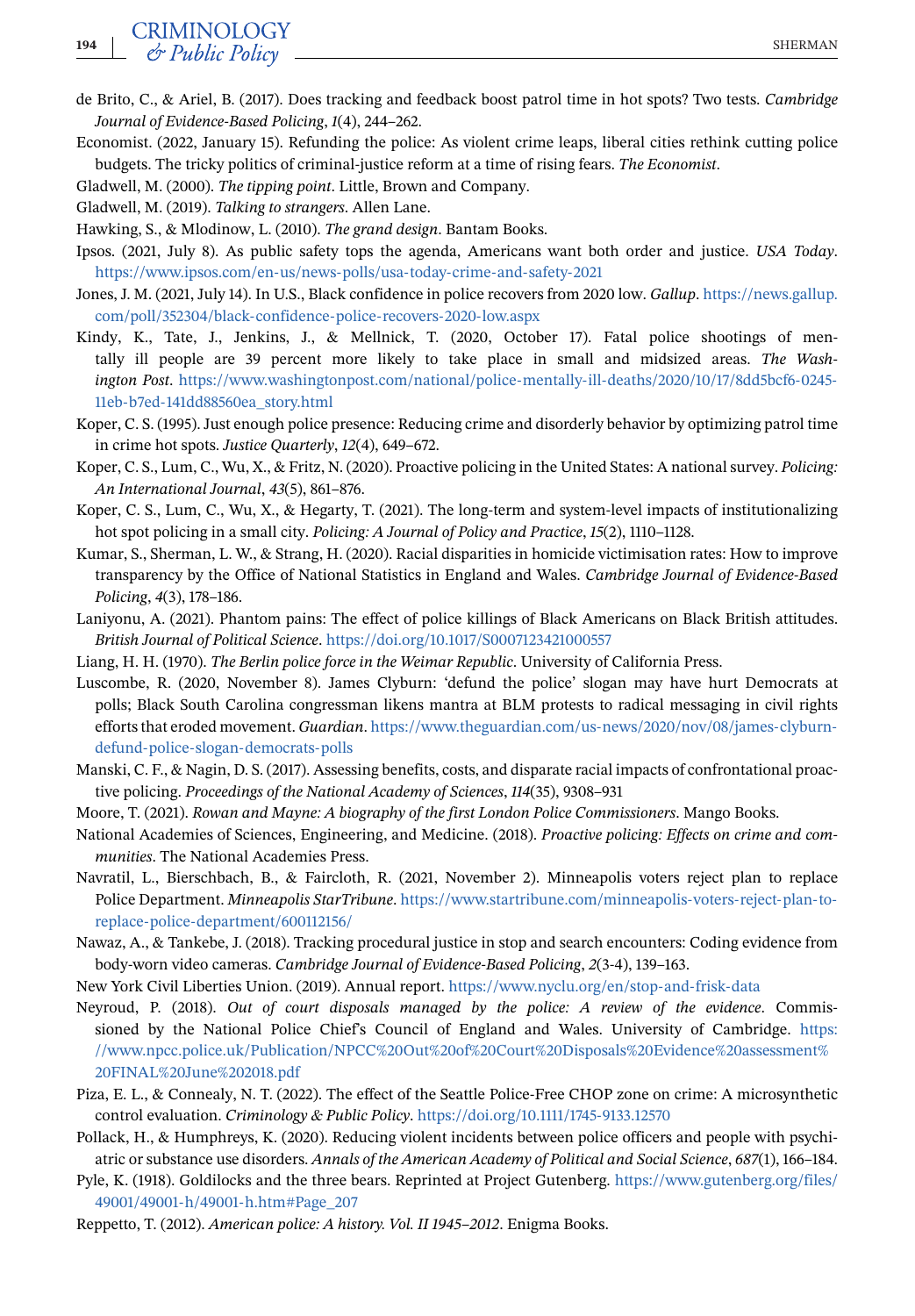- <span id="page-20-0"></span>Rubinstein, D., & Mays, J. (2020, June 30). Nearly \$1 billion is shifted from police in budget that pleases no one. *New York Times*. <https://www.nytimes.com/2020/06/30/nyregion/nypd-budget.html>
- Schnohr, P., Okeefe, J. H., Lavie, C. J., Holtermann, A., Lange, P., Jensen, G. B., & Marott, J. L. (2021). U-Shaped association between duration of sports activities and mortality: Copenhagen City heart study. *Mayo Clinic Proceedings*, *96*(12), 3012–3020.
- Sherman, L. W. (1980). Execution without trial: Police homicide and the Constitution. *Vanderbilt Law Review*, *33*, 71–100.
- Sherman, L. W. (1983). Reducing police gun use: Critical events, administrative policy and organizational change. In M. Punch (Ed.), *Control in the police organization* (pp. 98–125). MIT Press.
- Sherman, L. W. (1992). Attacking crime: Policing and crime control. *Crime and Justice: A Review of Research*, *15*, 159–230.
- Sherman, L. W. (1998). *Evidence-based policing*. Police Foundation. [https://www.policefoundation.org/wp-content/](https://www.policefoundation.org/wp-content/uploads/2015/06/Sherman-1998-Evidence-Based-Policing.pdf) [uploads/2015/06/Sherman-1998-Evidence-Based-Policing.pdf](https://www.policefoundation.org/wp-content/uploads/2015/06/Sherman-1998-Evidence-Based-Policing.pdf)
- Sherman, L. W. (2002). Fair and effective policing. In J. Q. Wilson & J. Petersilia (Eds.), *Crime: Public policies for crime control* (pp. 383–434). San Francisco: ICS Press.
- Sherman, L. W. (2007). The power few: Experimental criminology and the reduction of harm. *Journal of Experimental Criminology*, *3*(4), 299–321.
- Sherman, L. W. (2009). Evidence and liberty: The promise of experimental criminology. *Criminology & Criminal Justice*, *9*(1), 5–28.
- Sherman, L. W. (2013). The rise of evidence-based policing: Targeting, testing, and tracking. *Crime and Justice*, *42*(1), 377–451.
- Sherman, L. W. (2018). Reducing fatal police shootings as systems crashes: Research, theory and practice. *Annual Review of Criminology*, *1*, 421–449.
- Sherman, L. W. (2022). Three tiers for evidence-based policing: Targeting "minimalist" policing with a risk-adjusted disparity index. In D. Weisburd, T. Jonathan, B. Hasisi, & G. Perry (Eds.), *Evidence-based policing* (forthcoming). Cambridge University Press.
- Sherman, L. W., Neyroud, P. W., & Neyroud, E. (2016). The Cambridge crime harm index: Measuring total harm from crime based on sentencing guidelines. *Policing: A Journal of Policy and Practice*, *10*(3), 171–183.
- Sherman, L. W., & Kumar, S. (2021). Equal protection by race with stop and frisk: A Risk-Adjusted Disparity (RAD) Index for balanced policing. *Cambridge Journal of Evidence-Based Policing*, *5*(1), 1–19.
- Sherman, L. W., & Rogan, D. P. (1995). Effects of gun seizures on gun violence: "Hot spots" patrol in Kansas City. *Justice Quarterly*, *12*(4), 673–693.
- Taleb, N. N. (2007). *The black swan: The impact of the highly improbable*. Random House.
- Tankebe, J. (2013). Viewing things differently: The dimensions of public perceptions of police legitimacy. *Criminology*, *51*(1), 103–135
- Thompson, J. (2021, October 24). A 'shoot to incapacitate' policy puts Georgia police chief and town in the spotlight. *The Washington Post*. [https://www.washingtonpost.com/national/a-shoot-to-incapacitate-policy-puts-georgia](https://www.washingtonpost.com/national/a-shoot-to-incapacitate-policy-puts-georgia-police-chief-and-town-in-the-spotlight/2021/10/24/d64b86f4-3378-11ec-9241-aad8e48f01ff_story.html)[police-chief-and-town-in-the-spotlight/2021/10/24/d64b86f4-3378-11ec-9241-aad8e48f01ff\\_story.html](https://www.washingtonpost.com/national/a-shoot-to-incapacitate-policy-puts-georgia-police-chief-and-town-in-the-spotlight/2021/10/24/d64b86f4-3378-11ec-9241-aad8e48f01ff_story.html)
- Vitale, A. S. (2017). *The end of policing*. Verso Books.
- Weinborn, C., Ariel, B., Sherman, L. W., & O'Dwyer, E. (2017). Hotspots vs. harmspots: Shifting the focus from counts to harm in the criminology of place. *Applied Geography*, *86*, 226–244.
- Wilson, M. (2022). How a Calm Call for Help Led 2 N.Y.P.D. Officers Into a Hail of Gunfire. New York Times, Jan. 22. [https://www.nytimes.com/2022/01/22/nyregion/nypd-officers-shot-harlem.html.](https://www.nytimes.com/2022/01/22/nyregion/nypd-officers-shot-harlem.html)
- Wheeler, C., & Griffiths, S. (2022, January 9). Universities have no excuse for not teaching face -to-face, says Nadhim Zahawi. The Times. [https://www.thetimes.co.uk/article/universities-no-excuse-teaching-face-to-face-masks](https://www.thetimes.co.uk/article/universities-no-excuse-teaching-face-to-face-masks-nadhim-zahawi-l2zgntz5b)[nadhim-zahawi-l2zgntz5b](https://www.thetimes.co.uk/article/universities-no-excuse-teaching-face-to-face-masks-nadhim-zahawi-l2zgntz5b)
- Zhao, L., & Papachristos, A. V. (2020). Network position and police who shoot. *Annals of the American Academy of Political and Social Science*, *687*(1), 89–112.
- Zimring, F. E. (2012). *The city that became safe: New York's lessons for urban crime and its control*. Oxford University Press.
- Zimring, F. E. (2017). *When police kill*. Harvard University Press.